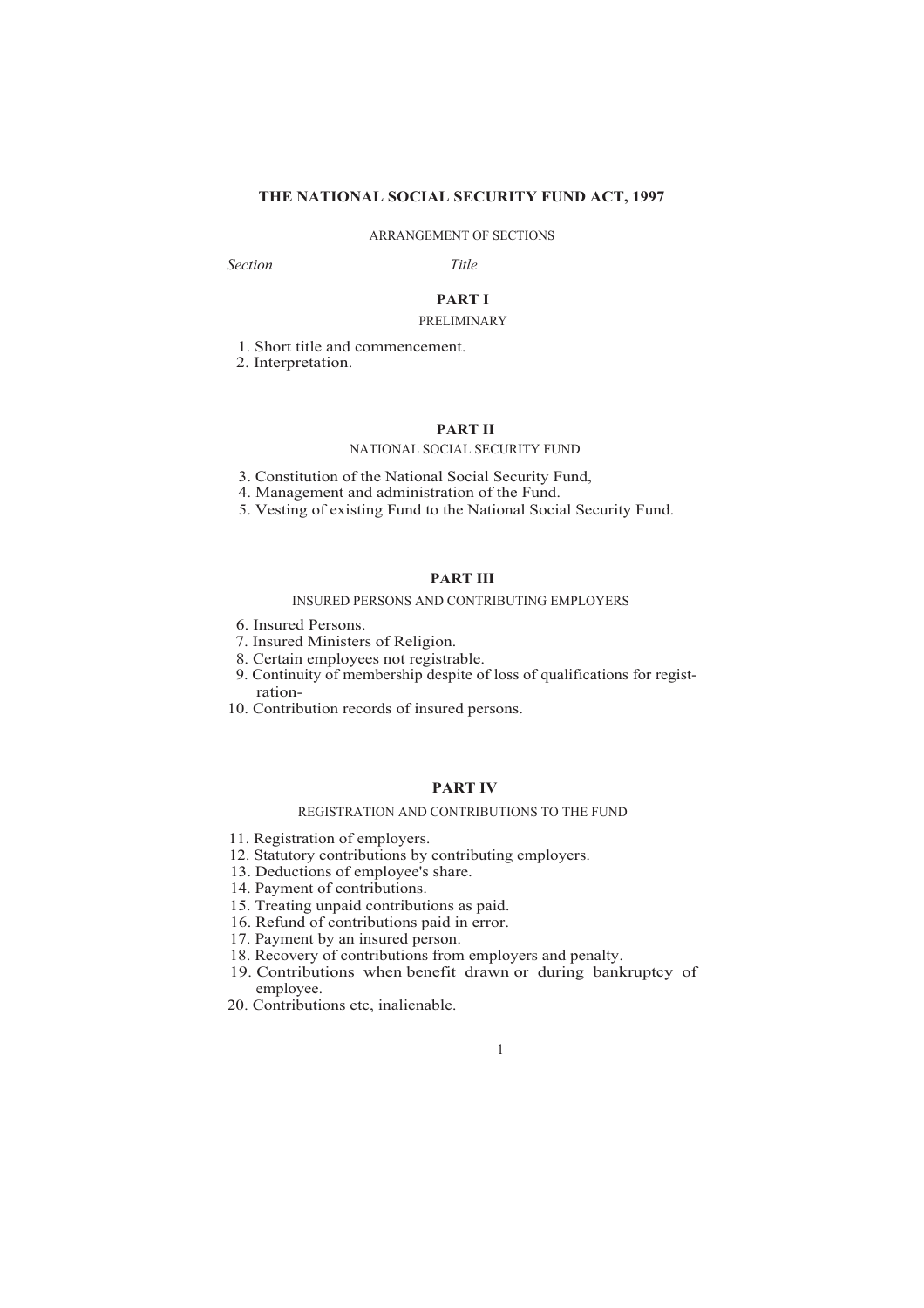#### **PART V BENEFITS**

21. Classes of benefits.

- 22. Operation dates in respect of the benefits.
- 23. Conditions for retirement pension.
- 24. Amount of retirement pension.
- 25. Duration of retirement pension.
- 26. Retirement special lumpsum.
- 27. Early retirement.
- 28. Conditions for invalidity pension.
- 29. Amount of Invalidity pension.
- 30. Duration of invalidity pension.
- 31. Invalidity special lump sum.
- 32. Medical examination.
- 33. Conditions for Survivors Pension.
- 34. Amount of Survivors Pension.
- 35. Durations of Survivors Pension.
- 36. Survivors special lumpsum.
- 37. Retirement and invalidity grant.
- 38. Funeral grant.
- 39. Employment injury benefit.
- 40. Types of employment injury benefits.
- 41. Condition for health insurance.
- 42. Medical benefits to be provided.
- 43. Agreements with Medical providers.
- 44. Conditions for maternity benefit.
- 45. Types of maternity benefits.
- 46. Dis-application of section 25B of the Employment Ordinance.
	- 47. Restriction on double benefit.
	- 48. Adjustment of benefits.
	- 49. Time and manner of making claims.
	- 50. Regulations for benefit provision.
	- 51. Repayment of benefit improperly received.
	- 52. Benefit to be inalienable.

#### **PART VI**

#### BOARD OF TRUSTEES OF NATIONAL SOCIAL SECURITY FUND

- 53. Establishment of Board of Trustees.
- 54. Management objectives of the Fund.
- 55. Functions of the Board.
- 56. Duties of the Board.
- 57. Powers of the Board.
- 58. Remuneration, allowances and benefits.
- 59. Power to delegate.
- 60. Minister may give directions to Board.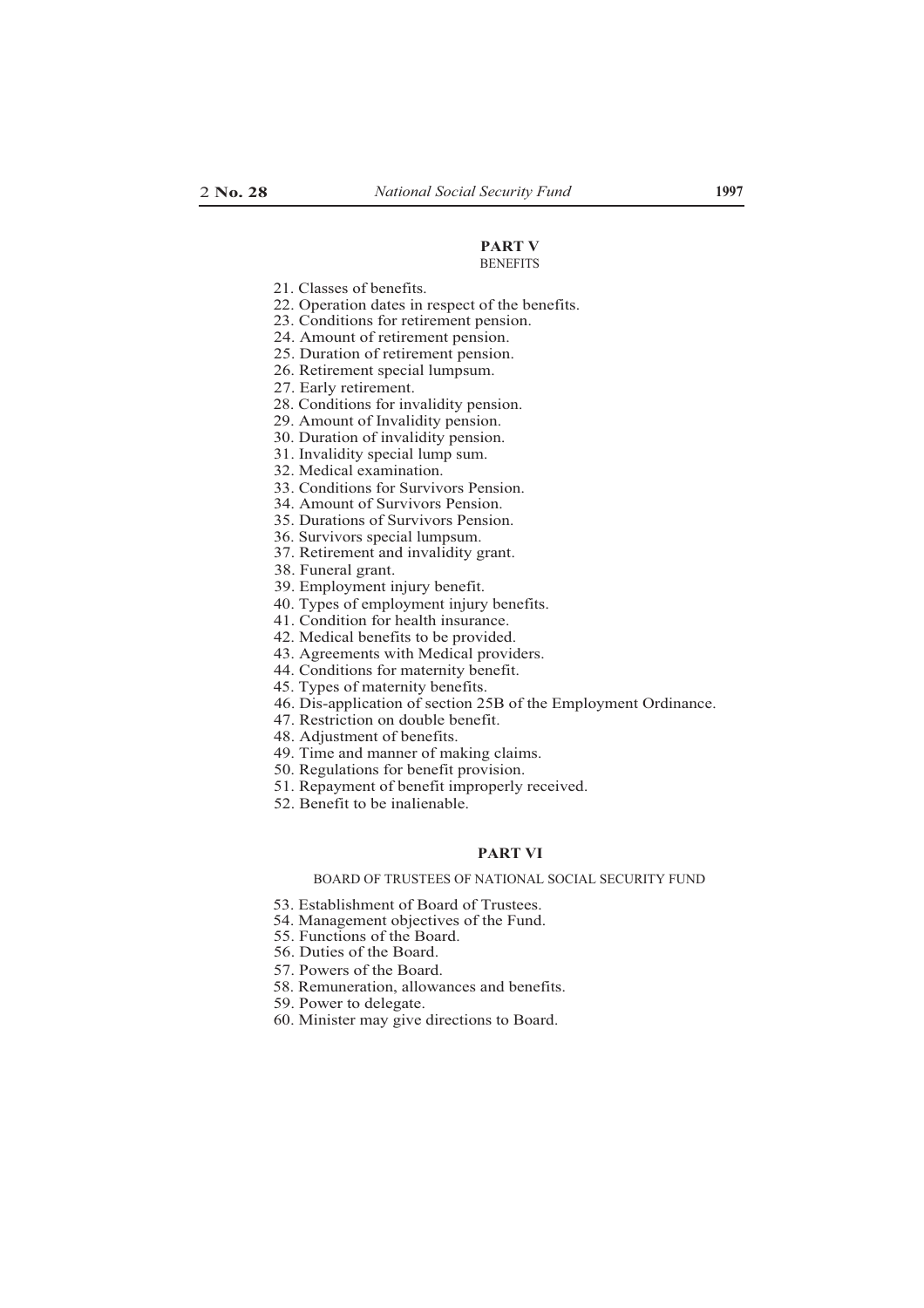# **PART VII**

#### FINANCIAL PROVISIONS

61. Fund to vest in Board.

62. Investment of moneys in the Fund.

63. Utilization of Fund for acquisition of assets.

64. Board's liability to insured persons guaranteed.

65. Refund of excess contributions.

66. Financial Resources.

67. Annual and supplementary budget.

68. Power to borrow.

69. Accounts and audit.

70. Fund Account.

71. Accounts of the Fund.

# **PART VIII**

### LEGAL PROCEEDINGS OFFENCES AND PENALTIES

72. Criminal Proceedings.

73. Joinder in cases of non-payment of contributions.

74. Legal proceedings.

75. Priority for payment of contributions.

76. Protection of contributions.

77. Protection against attachment.

78. Liability for acts of association of persons.

79. Certificate as evidence.

# **PART IX**

# DETERMINATION OF CLAIMS To BENEFIT AND LIABILITY FOR CONTRIBU-TIONS

80. Responsibility of Director General.

81. Determination of claims to benefit.

82. Determination of questions as to liability for contributions.

83. Establishment of Social Security Appeals Tribunal.

84. Establishment of Medical Appeals Tribunal.

85. Expenses of Medical Boards and Tribunals.

### **PART X**

# GENERAL PROVISIONS

86. Deemed to be in employ of the first mentioned person.

87. Inspectors.

88. Liability of members.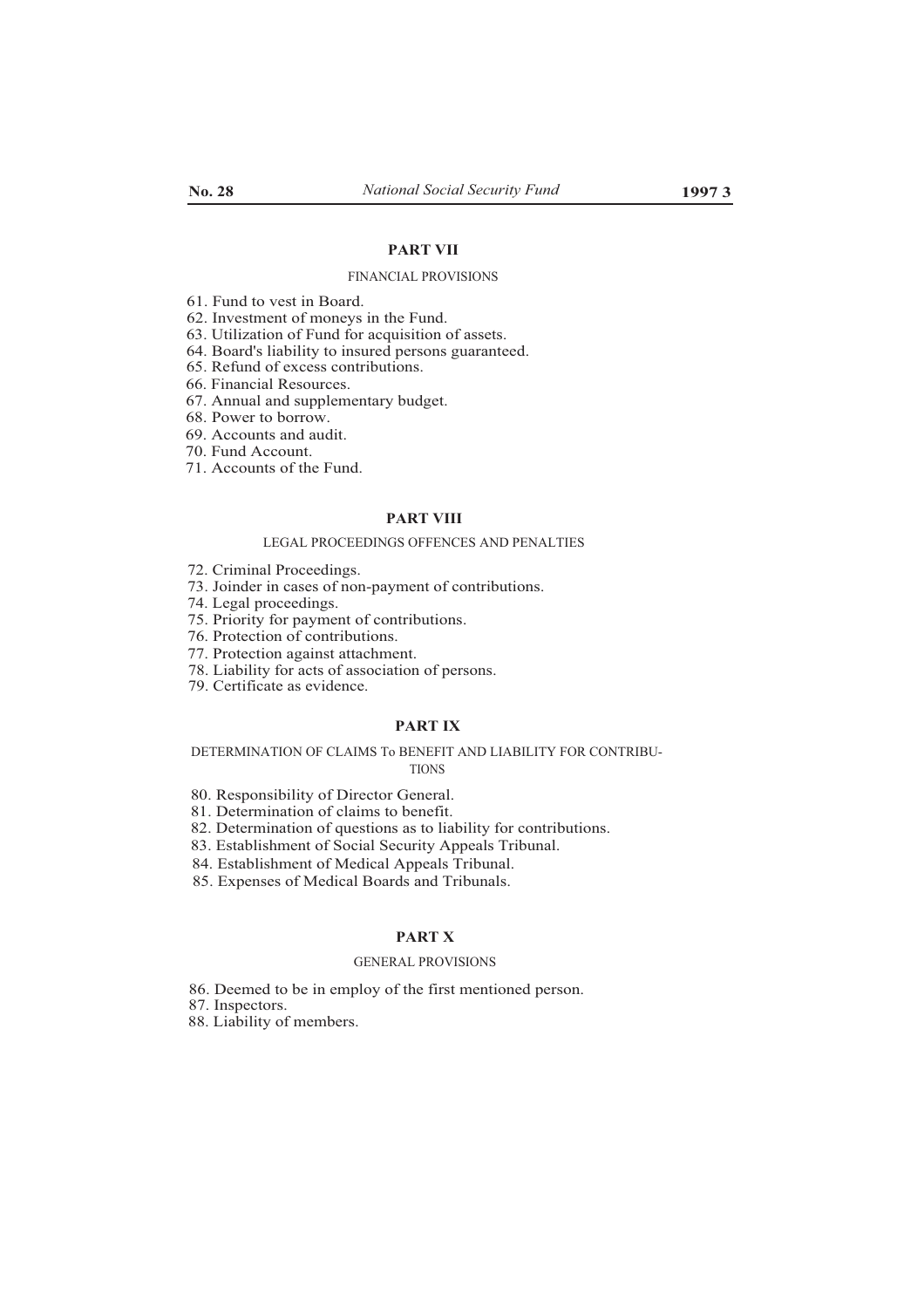- 89. Regulations.
- 90. Tax exemptions.
- 91. Establishment of Supplementary Retirement fund.
- 92. Reciprocal agreements.
- 93. Repeals of Laws.
- 94. Savings.
- 95. Transitional and consequential provisions.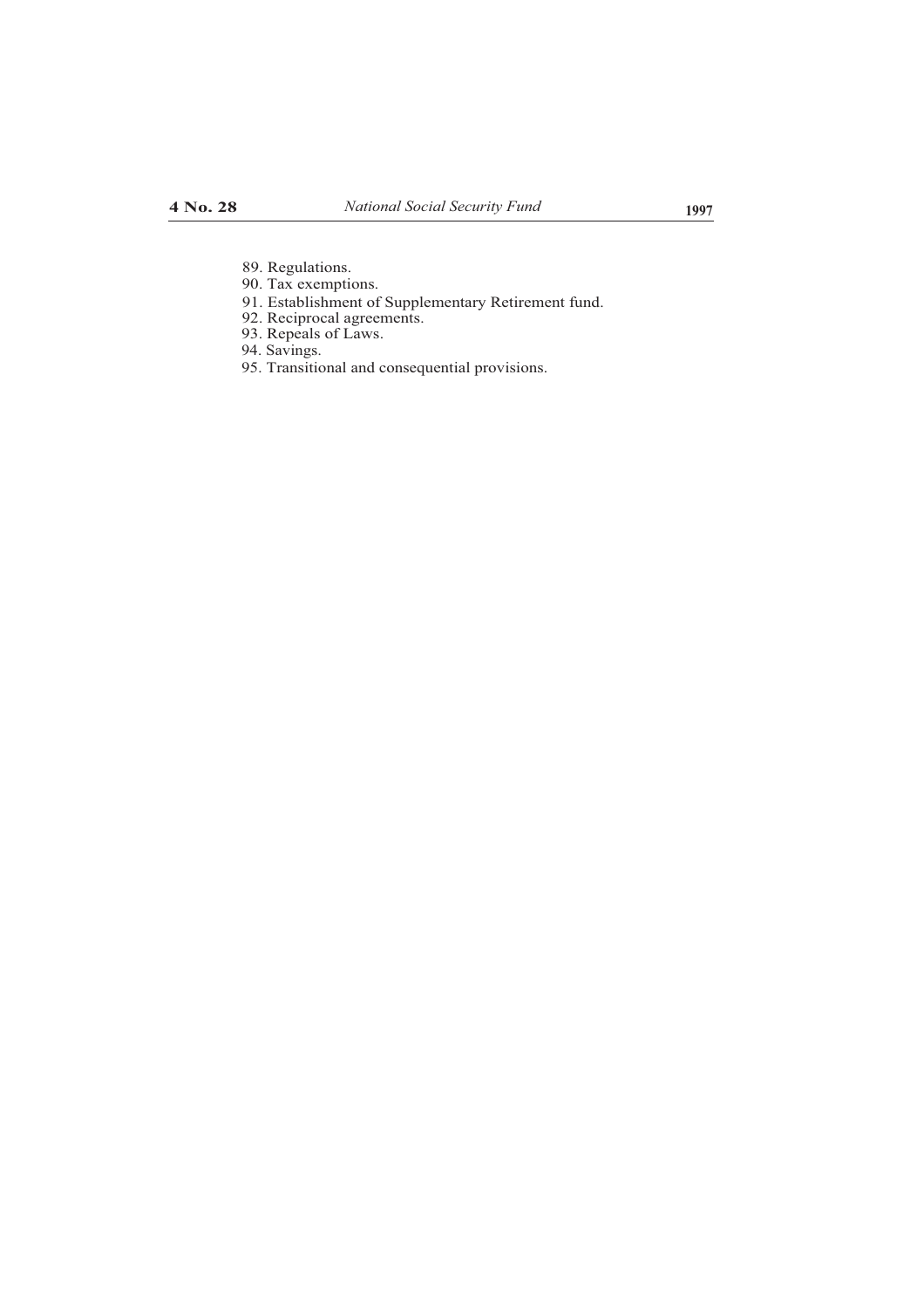# THE UNITED REPUBLIC OF TANZANIA



No. 28 or 1997

jamin W. Mka  $President$ 

An Act to establish the National Social Security Fund and to provide for its constitution, administration and other matters related to the Fund.

ENACTED by Parliament of the United Republic of Tanzania.

# **PART I**

#### PRELIMINARY

1. This Act may be cited as the National Social Security Fund Act, 1997.

(2) This Act shall come into operation on such date as the Minister may by Notice in the Gazette, appoint and different dates may be appointed for different provisions of this Act.

2. In this Act, unless the context otherwise requires— "benefit" means a benefit payable under this Act;

"Board" means the Board of Trustees of the National Social Security Fund;

"child" includes a step child, a child born out of wedlock and an adopted child; in relation to insured person.

"commuting accident" means accident occuring to the insured person and involving his employer's means of transport.

"contract of service" has the meaning ascribed to that expression in the **Employment Ordinance;** 

 $\ll$  "contributing employer" means-

٦

(a) every person, corporate or unincorporate body of persons having a contract of service or apprenticeship with an employee; and

(b) every Government department employing employees not covered under the Government.

Interpre-

tation

Short title and Com-

mencement

Cap. 366

No. 28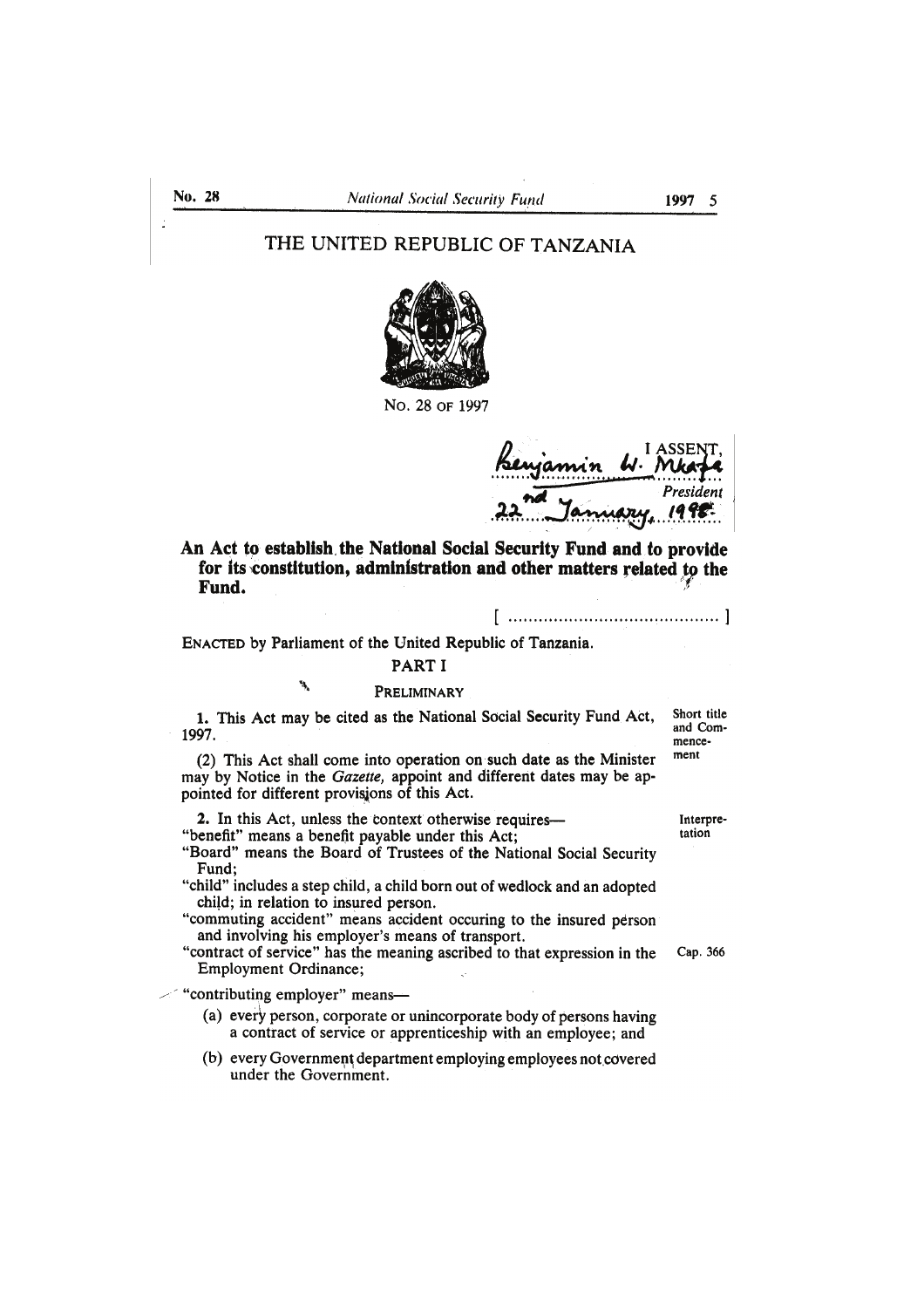''contributing employment'' means employment in respect of which contributions are payable under this Act;

''contribution credits'' means number of contributions made in respect of an insured person;

''contribution period" means where wages are paid to an employee-

- (a) at intervals of more than a fortnight, the month during which the wages are paid; or
- (b) at intervals of more than a week but not more than a fortnight, the fortnight ending with the last day of the week in which the wages are paid; or
- (c) daily, the day on which the wages are paid:

Provided that where wages are paid in advance to an employee the contributions period shall be deemed to be the appropriate period to which the wages relate and, if the wages relate to more than such period, each such period shall be deemed to be a contribution period.

"dependant" means a member of the family of an insured person who was wholly or in part dependent upon his earnings at the time of his death, or would but for the illness of the insured person have been so dependent;

> Provided that a person shall not be deemed to be a partial dependant of another person unless he was dependant partially on assistance from that other person for the provision of the ordinary necessaries of life suitable for person of his station;

> ''Director-General'' means the Director General of the Fund appointed under this Act.

''employee'' means any person who-

- (a) is employed in Mainland Tanzania under any contract of service or apprenticeship with an employer, whether by way of manual labour, clerical work or otherwise and howsoever paid; or
- (b) is permanently resident in Mainland Tanzania and is employed outside Mainland Tanzania under a contract of service with an employer in Mainland Tanzania by whom he is paid.
- ''employee's share'' means that portion of a statutory contribution declared by the Second Schedule to this Act to he the employee's share of such contribution;
- ''employer' means, the person with whom the employees entered into a contract of service or apprenticeship, and who is responsible for the payment of wages of the employees;

"existing fund'' means the National Provident Fund;

''Fund'' means the National Social Security Fund established by section 3;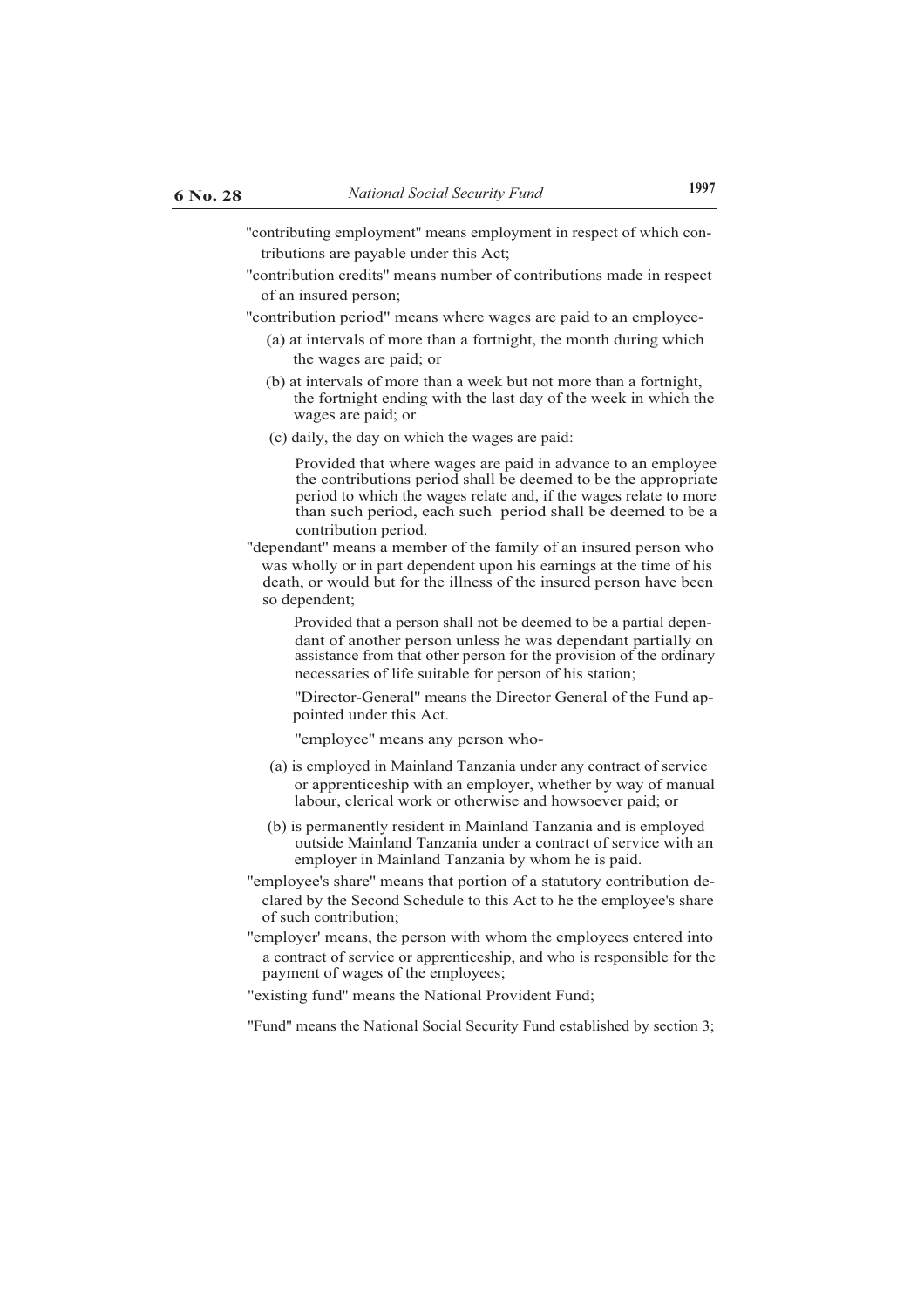''insured person'' means a person insured under this Act;

" minimum wage'' means the amount determined annually by the Minimum Wage Board as the average gross monthly earnings for persons employed locally in Tanzania;

''Minister'' means the Minister responsible for labour matters;

''pensionable age'' means the age of sixty years;

- ''special lumpsum'' means an amount equal to the insured person's last monthly contribution times the number of months of contributions paid to the Fund.
- ''Trustee'' means a member of the Board and includes a chairman of the Board;

"wages'' means remuneration in money paid to an employee under his contract of service or apprenticeship, as the case may be, and whether agreed to be paid at fixed or determinable intervals of time-

- (a) in respect of normal periods of work to be performed by the employee; or
- (b) where payment is calculated in relation to set tasks or journeys completed by the employee: or
- (c) where payment is calculated in relation to the volume of work done, in respect of the volume completed by the employee;

and includes any allowance paid by the employer to the employee either directly or by implication in respect of living and any payment of wages in lieu of notice of termination of employment;

widow or widower'' includes a spouse and any person whom the deceased member had been living with as a wife or husband for at least two years.

# **PART II**

#### NATIONAL SOCIAL SECURITY FUND

**3.**-(1) There is established a Fund to be known as the National Social Security Fund into which shall be paid all contributions and other moneys required by this Act.

Constitution of National Social Security

(2) There may from time to time be paid out of the Fund benefits and other payments, including payments in respect of the expenses of Fund the Board, as are authorised by this Act.

**4.**-(1) The management and the administration of Fund shall vest in the Board.

(2) There shall be a Director General appointed by the President to be the Chief Executive Officer of the Board to oversee the daily operations of the Fund.

Management and Administration of the Fund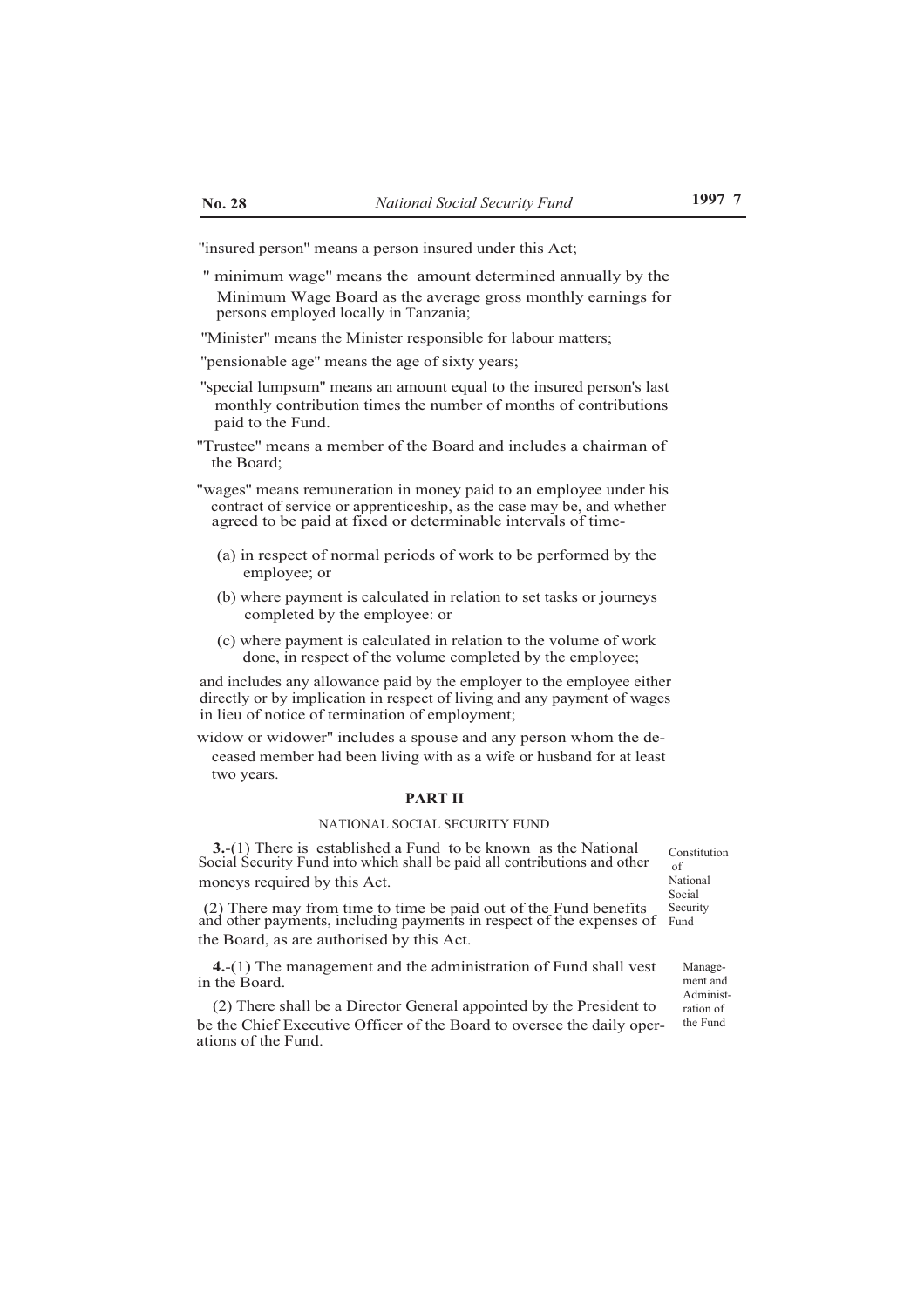existing Fund to the National So-

cial Seeurity Fund

Vesting of **5.**-(l) The existing fund shall be transferred to the, National Social Security Fund and shall be vested in the Board which shall, subject to provisions of this Act have the sole management and control of it.

(2) The funds of the National Social Security Fund shall constitute of-

- (a) the existing fund vested in the Board under subsection (1)
- (b) the assets of the existing fund;
- (c) the combined contributions of eligible employers and the insured persons paid into the Fund at the rates set out in the First schedule;
- (d) income and capital appreciation derived from the holding of that assets of the Fund in any form; and
- (e) such other sums or assets as may accrue or be granted to the Fund.

#### **PART III**

### INSURED PERSONS AND CONTRIBUTING EMPLOYERS

-Insured 6.(1) Every person who is a member of the existing Fund shall be an insured person under this  $\Lambda$  of insured person under this Act.

> (2) Every person who is self employed or who is employed in the private sector, other than in a body which is a parastatal organisation under the Parastatal Pension Fund Act, 1978, shall be registered as an insured person,

(3) Every non-pensionable employee in the Government service and parastatal organisation shall be registered as an insured person.

(4) The Minister may by order in the *Gazette,* provide for the conditions and procedure under which any person who is not eligible to become an insured person may so become.

- (5) The Minister may by order in the *Gazette-*
- (a) declare any employees or category of employees to be registrable as insured person;
- (b) declare any employer or category of employers to be contributing employers.
- (6) Where the Minister-
- (a) makes an order under paragraph (a) of subsection (5) every person who on the commencement of the order is, or who subsequently becomes an employee to whom the order relates shall be registered under this Act and upon such registration shall become an insured person,
- (b) makes an order under paragraph (b) of subsection (5) every person who on the commencement of the order is, or who subsequently becomes an employer to whom the order relates shall become a contributing employer and shall register as such.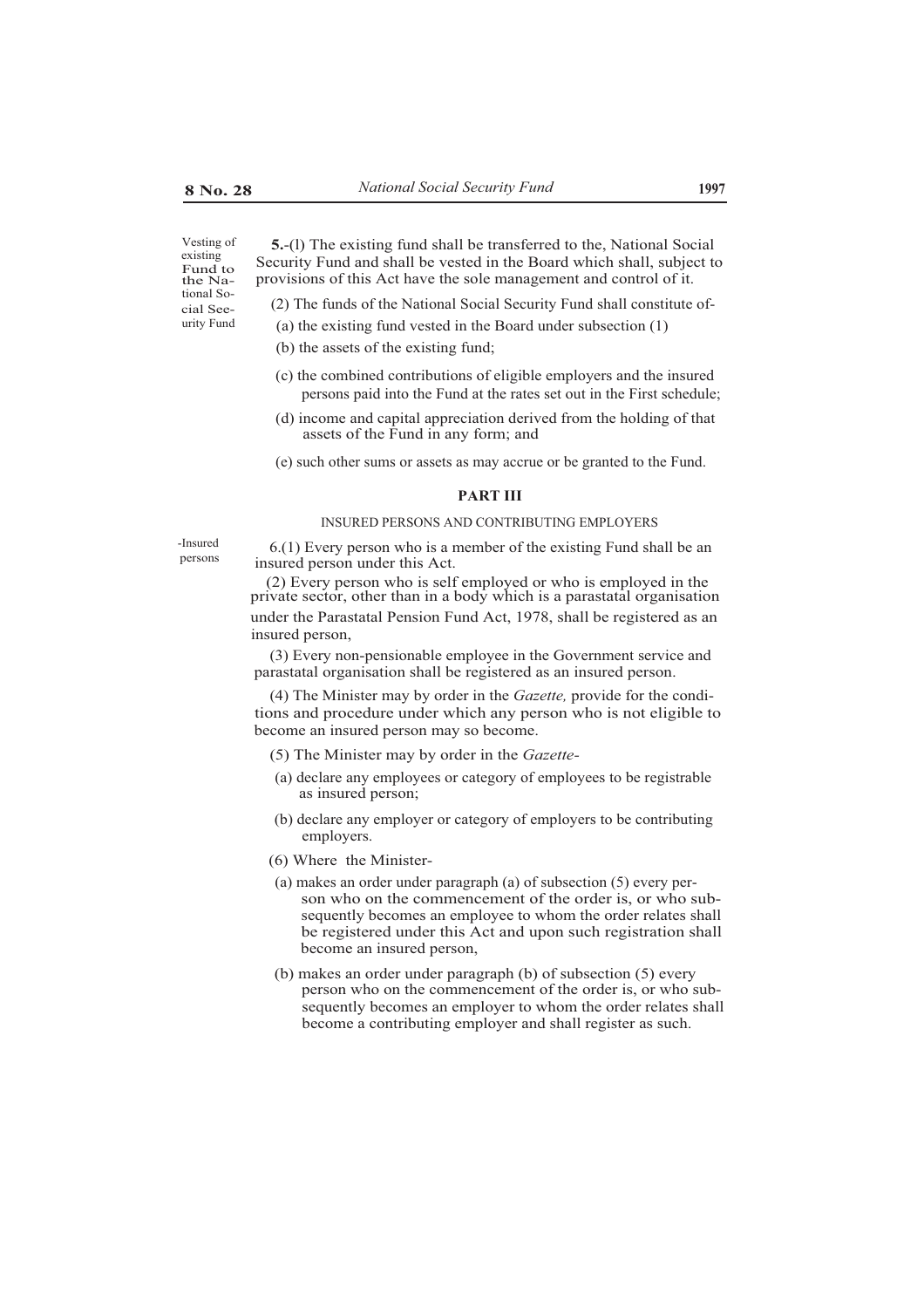(7) Notwithstanding any other category which may be declared under sub-section (5) the Minister may declare categories of employees or of employers by reference to the number of employees in the service of an employer and may exclude from such number any category of employees.

(8) Where an order is made under paragraph (a) of sub-section (5) the Minister may by the same or a subsequent order appoint a date upon which sections 11, 12, and 14, of this Act shall apply in respect of the insured persons registered under that order.

(9) For the purposes of this section-

''private company'' means a company which restricts the right to transfer its shares, limits the number of its members to fifty and prohibits any invitation to the public to subscribe for any shares or debentures of the company.

"private sector'' means any body, corporate or un incorporate, including a private or public company and a non governmental organization, fifty percentum or more of whose shares are not owned by the government or in which the government has no control or influence.

**7.**-(1) A religious or organisation, which desires to make contributions under this Act in respect of any minister of religion, may apply to the Board in writing in that behalf.

(2) If the Board approves the application, it shall with effect from that date as it shall appoint, declare this section to apply to the organisation and minister and, from the appointed date, this Act shall apply to the organisation in relation to the minister as if it were a contributing employer, and that minister shall be registrable as an insured person.

(3) For the purposes of this section-

"minister of religion'' includes any clerk in holy orders, pastor, missionary, kadhi, imam, sheikh or other person acting in any of those or similar capacities who is engaged in ministering to the spiritual needs of others; and

"religious organisation'' includes arty person or body of persons from whom a minister of religion receives his stipend.

8.-(1) Notwithstanding the foregoing provisions of this Part, no person shall be registered as an insured person when he is a temporary employee unless the Minister by order published in the *Gazette* have declared temporary employees generally or temporary employees of a category to which he belongs to be registrable as insured person under this Act.

Certain employee s not registrable

Insured Ministers of religion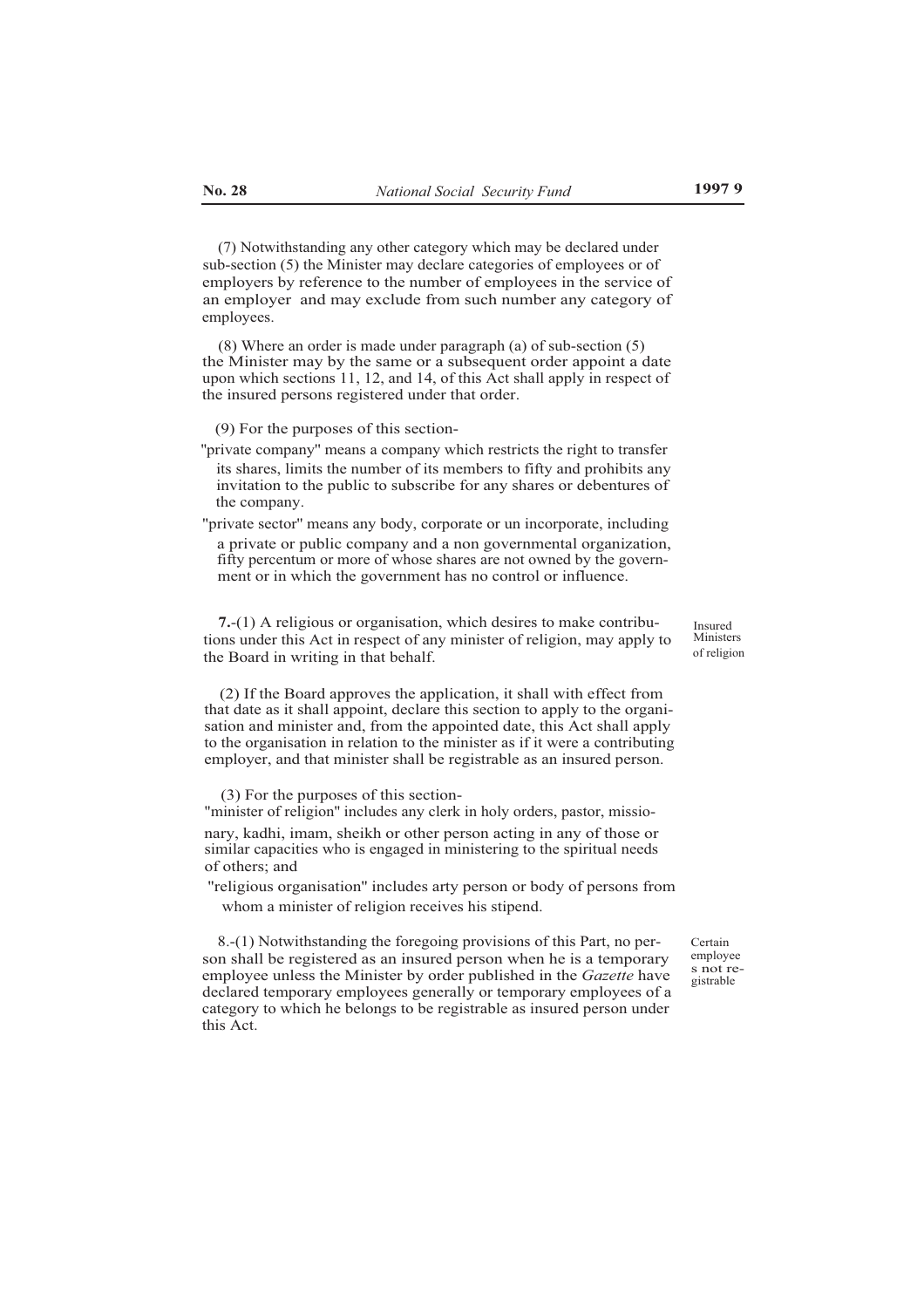Con-

despite loss of qualification for registration

(2) Where the Minister makes an order under subsection (1) he may by the same or a subsequent order appoint a date upon which sections 11, 12, and 14, shall come into operation in respect of those insured persons who are registered in pursuance of that order. tinuity of insurance

> **9.** A person registered as an insured person shall not cease to be of insured by reason of the fact that, since registration-

- (a) he has ceased to be an employee or to be a person to whom the orders made under paragraph (a) of subsection (5) of section 6 or paragraph (b) or subsection (1) of section 8 relates; or
- (b) he has become a temporary employee.

Contribution records of insured persons

**10.** The Board shall establish and maintain for each insured person record of all contributions made to the Fund in respect of the person for purposes of calculating the insured person's benefits as provided in this Act.

#### **PART IV**

# REGISTRATION AND CONTRIBUTIONS TO THE FUND

Registration of Employer

**11.**-(1) Subject to the provisions of this Act, every contributing employer shall, unless such employer has been registered under the existing Fund, within one month, register under this section in the prescribed manner.

(2) The period of one month mentioned in subsection (1) shall, in every case, begin upon the commencement of this Act or the date when the person concerned becomes a contributing employer.

(3) Upon the first day of the month following the month in which the period mentioned in subsection (1) expires, the employer to whose registration that period relates shall be a contributing employer for the purposes of this Act,

(4) The Minister may, for the purpose of the initial registration of any category of employers by order published in the *Gazette* declare that category of employers shall not be contributing employers until the expiry of such further period as the order may specify.

(5) A contributing employer who ceases to be an employer of any employee shall thereupon cease to be a contributing employer in respect of such employee.

(6) A contributing employer who registers or is registered under the provisions of this section shall, without delay, register as an insured person every person who is or who subsequently becomes an employee in his service, by notifying the Director General of the particulars of such employees as may be prescribed.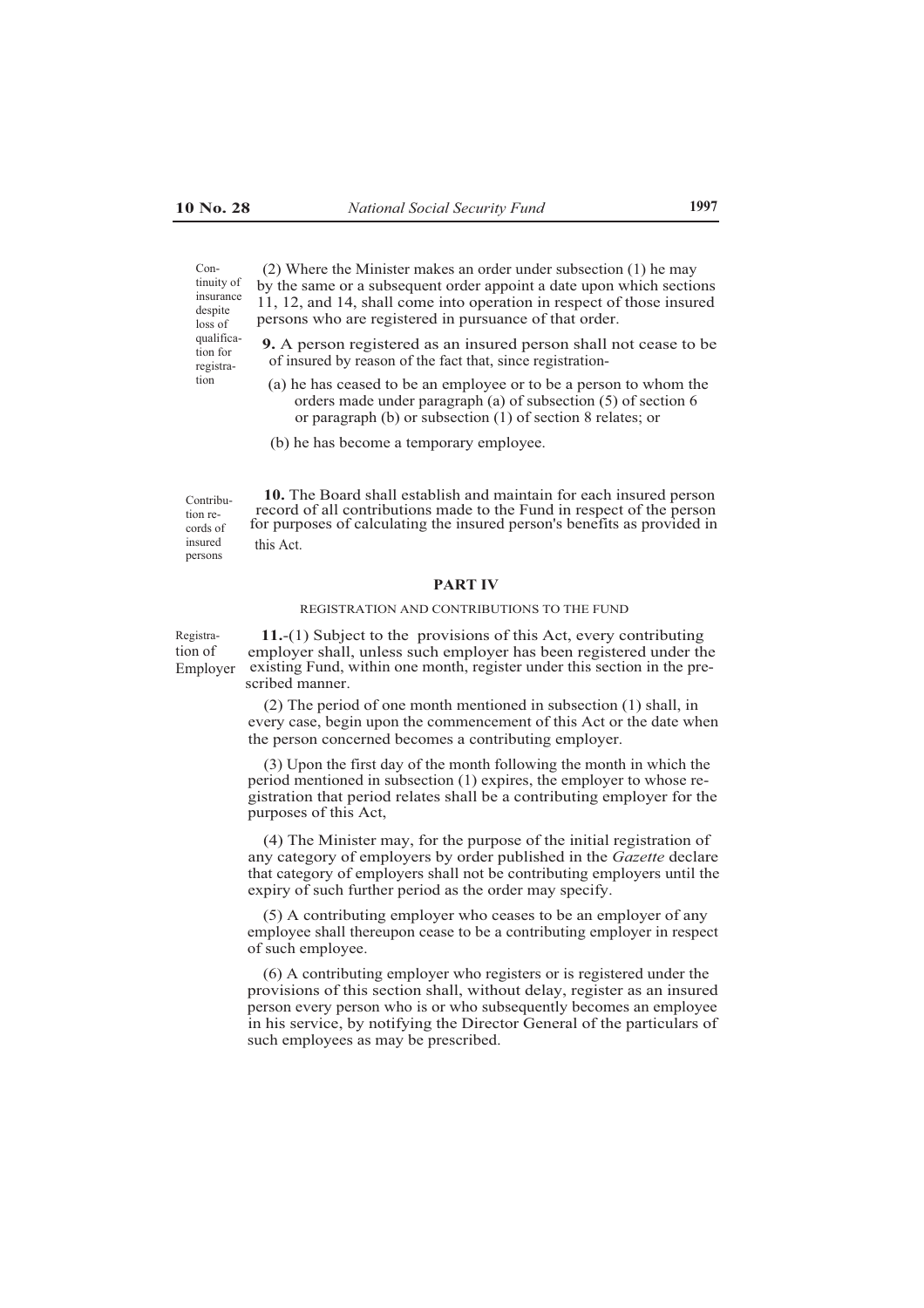**12.**(l) A contributing employer shall for every contribution period after the appointed day during which he employs an insured person pay to the Fund a contribution that consists of the employer's contribution and the employees contribution at the percentage stipulated in the Seeand Schedule.

- (2) No contribution shall be paid under this section in respect of-
- (a) temporary employee unless the Minister has made an order declaring such temporary employees registrable as insured persons; or
- (b) an insured person who dies during the contribution period unless the employer deducts the employee's share of the contribution from the wages payable in respect of any part of such period to the estate of the deceased member.

(3) Every contribution due under this section shall be paid to the Fund within one month after the end of the month in which the last day of the contribution period to which it relates falls.

**13.**-(l) A contributing employer who is liable to make or has made a statutory contribution in respect of an insured person may deduct the employees' share of the statutory contribution

- (a) from the wages due from him to the employee in respect of the contribution period to which the statutory contribution relates; or
- (b) from the wages due from him to the employee in respect of any period within six months after the end of the contribution period to which the statutory contribution relates,

but not otherwise, and where a deduction is made under paragraph (b) it shall be made in not less than four approximately equal instalments unless the employee agrees to it being deducted in a fewer number or in one lump sum.

(2) Where an employer deducts the employee's share of a statutory contribution front the wages of an insured person under this section in advance of the payment of such contribution to the Fund, the employer shall hold that share on trust for the purposes of this Act.

**14.**-(1) A contributing employer shall pay contributions to the Fund in the manner prescribed under this Act, within one month after the end of the month in respect of which the contributions are due and payable.

(2) An employer shall submit with the payment all prescribed supporting particulars concerning the identity, period of employment and earnings; of the insured person to whom the contributions relate.

Deductions of employee's share

Payment of contributions

Statutory contribution by contributing employers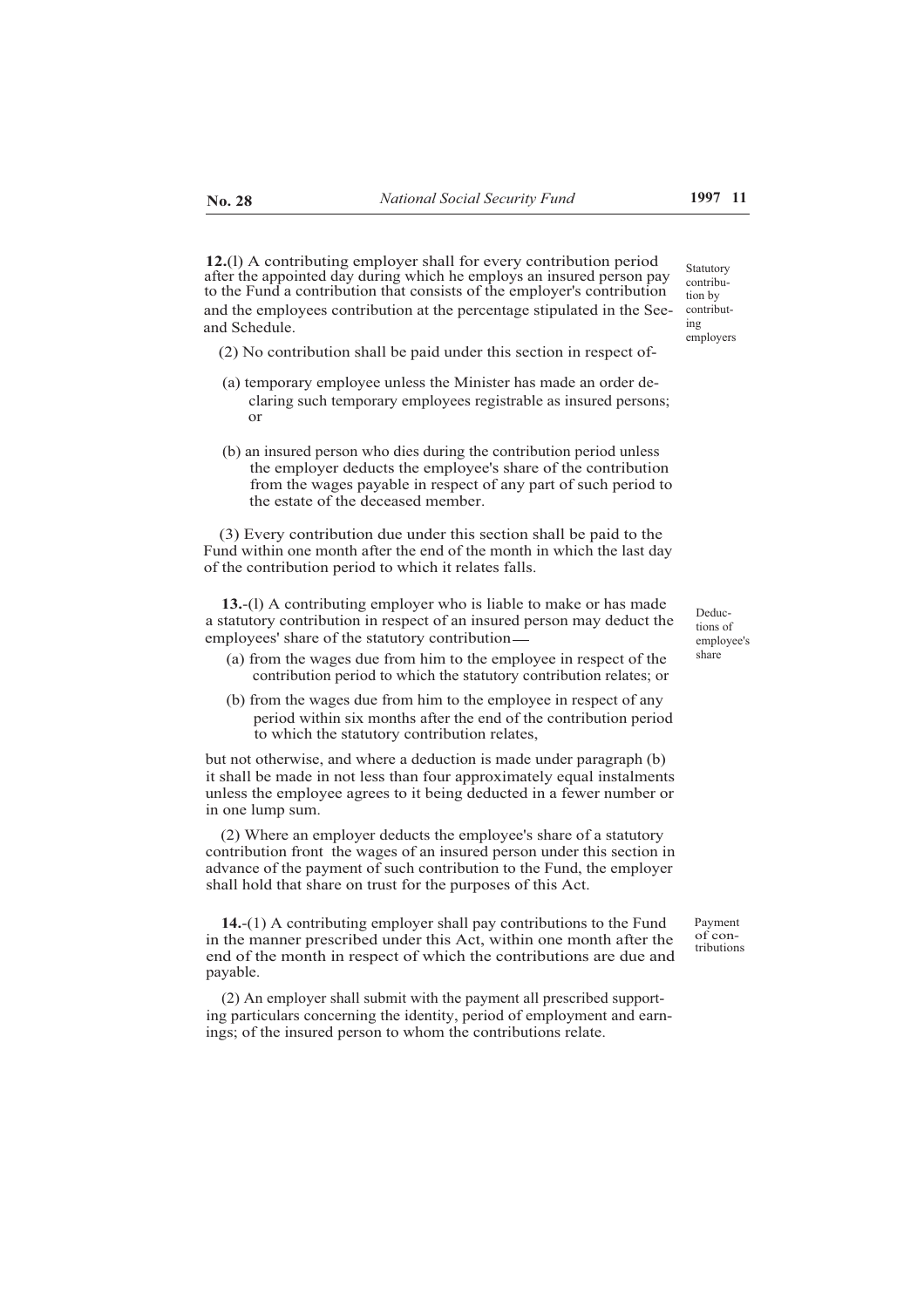(3) If any contribution is not paid within the period stated under subsection (1) a sum equal to five percenturn of the amount unpaid shall be added as penalty for each month or a part of a month after the date when payment should have been made and the amount of the penalty shall be recovered as a debt owing to the Fund by the employer:

Provided that the Board may, if it thinks fit, remit in whole or in part any penalty imposed by this subsection.

Treating unpaid contributions as paid

**15.** Where the Director General is satisfied that an employee's contribution has been deducted from his earnings, but the employer has failed to pay the contribution together with the employer's contributions to the Fund, he may treat the unpaid contributions as wholly or partially paid for the purpose of any claim to the payment of benefits provided that this shall be without prejudice, to any action to recover the amount due from the employer.

Refund of contributions paid in error

Payment by, an insured person

**16.** Where the Director General is satisfied that any amount has been paid to the Fund as contributions which were not properly payable and that the amount was paid as a result of *bona fide* error, the amount paid in error shall be refunded or applied, with the consent of the person who made the payment, to any current liability.

**17.**-(1) Any insured person other than an insured person employed by a contributing employer who is liable to make a statutory contribution in respect of that insured person may apply to the Director General for approval to his contributing to the Fund on his own behalf.

(2) If the Director General approves the application, the insured person may-

- (a) make consecutive monthly payments to the Fund of an amount not greater than the statutory contribution;
- (b) make consecutive monthly payments to the Fund of an amount not less than the employee's share of the contribution last paid in respect of the insured person by a contributing employer;
- (c) if the contribution period for the statutory contributions was other than a month, the corresponding monthly statutory contributions or employee's share thereof.

(3) Where an insured person makes payments under this section and enters the employment of a contributing employer who is liable to make a statutory contribution in respect of such person, that person shall cease to be eligible to make payments under this section.

Recovery of contributions and penalty

**18.** Every statutory contribution and penalty due to the Fund shall be a debt due to the Fund and may be recovered as such by the Board by suit-at anytime within six years after the date on which it was due.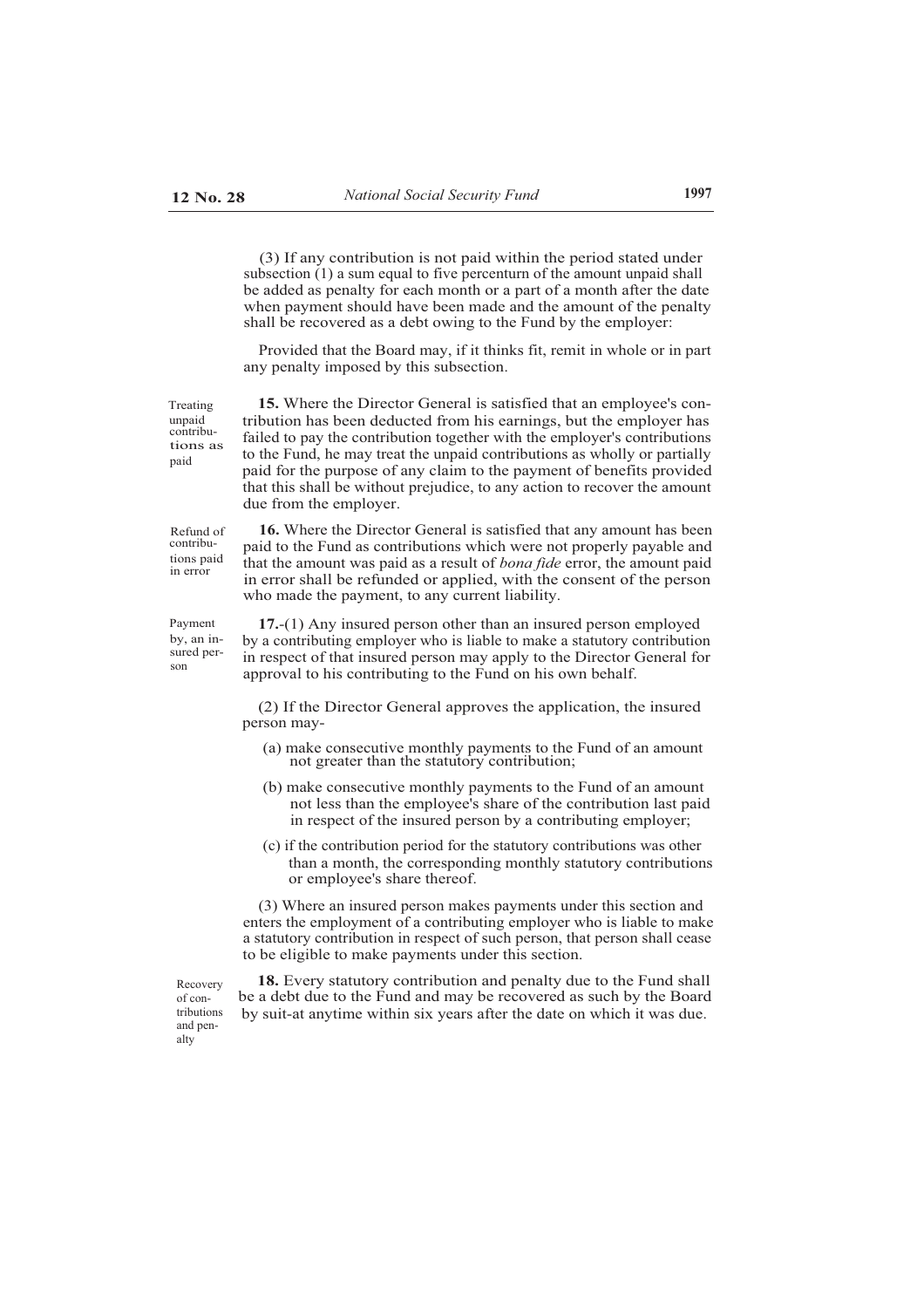**19.** Nothing in this Act shall be construed as relieving a contributing employer from liability to make contributions to the Fund in respect of any employee-

(a) who is in receipt of, or becomes entitled to any benefit; or

(b) during that employee's bankruptcy or insolvency.

Contribution when be nefit drawn or during bankruptey of employee

tions etc, inalienable

.

**20.**-(1) Subject to the provisions of this section the statutory contributiom, payments made by insured persons, and any benefits accruing to an insured person shall be inalienable except under this Act and shall not be assets for the benefit of creditors in the event of the bankruptcy or insolvency of an insured person or be liable to attachment for an insured person's debt; and any security, pledge or assignment given before or after the coming into operation of this Act which purports to include any such contribution, payment or benefit shall to that extent be void.

(2) Contributions made to the Fund in respect of an insured person who is bankrupt or insolvent shall, while held in the Fund, be deemed not to be after acquired property for the purposes of the laws relating to bankruptcy or insolvency-.

(3) Where an employee who is an insured person is convicted of an offence involving dishonesty and the convicting court is satisfied that his employer has suffered financial loss as a result of that offence, the court may order payment to be made to the employer out of the Fund of an amount not exceeding the aggregate of statutory contributions made by that employer in respect of that insured person less the employees' shares thereof, and the amount so paid to the employer shall be deducted from the employee's benefits entitlement in the Fund.

### **PART V**

#### **BENEFITS**

21. The following classes of benefits are payable under this Act, Classes of namely benefits

- (a) retirement pension
- (b) invalidity pension
- (c) survivors pension
- (d) funeral grants
- (e) maternity benefit
- (f) employment injury benefit; and
- (g) health insurance benefit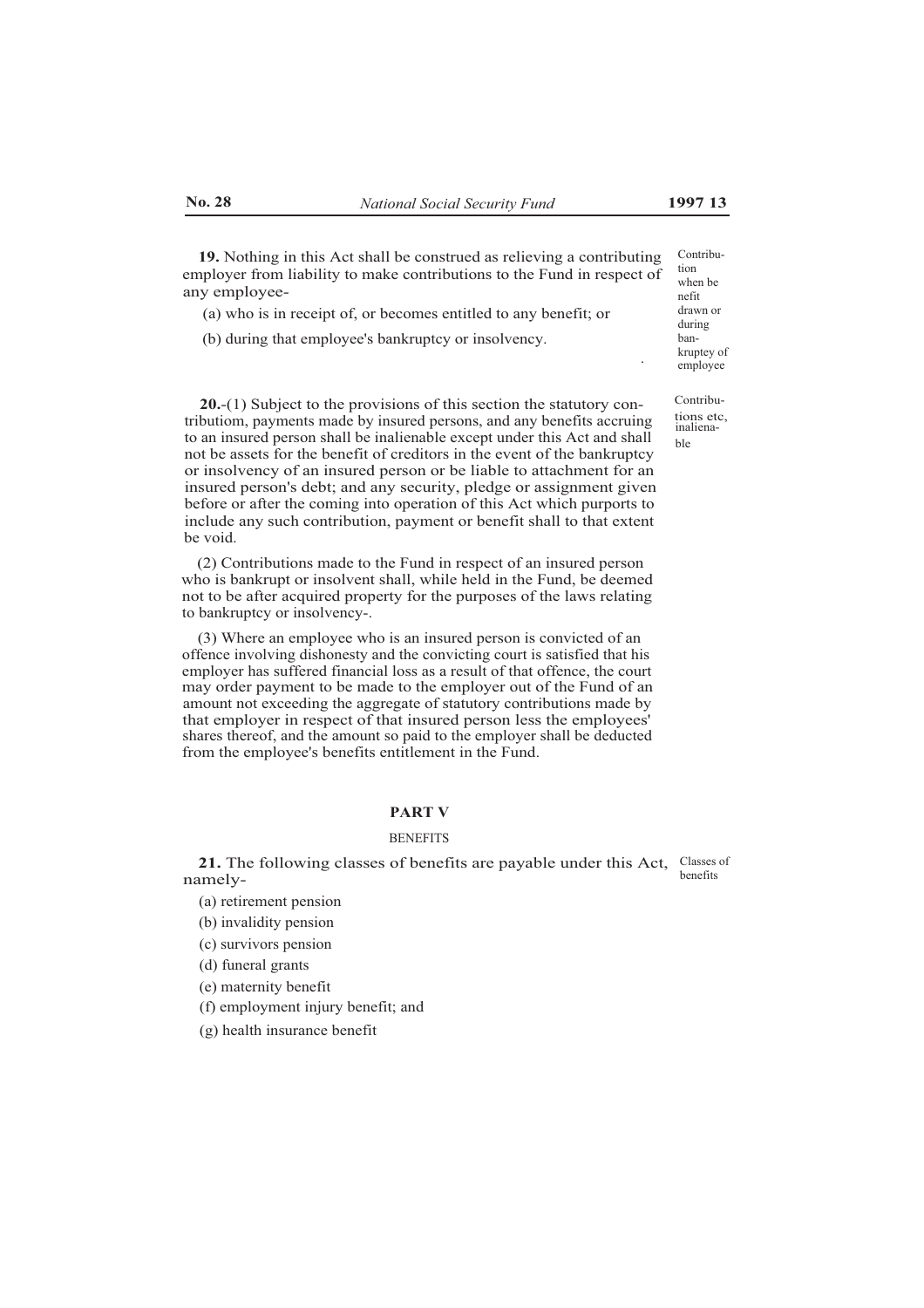dates in respect of the benefits

retiresion

Amount of retirement pension

Duration of Retirement pension

ment special lump sum

Early retirement

Operation **22.** No benefit payable under this Act except the benefits mentioned in paragraphs (a), (b), (c) and (d) of section 21 shall be, payable inrespect of any period before the date on which the Minister by order in the Gazette, declare to be the date on which any benefit becomes payable.

Condi- **23.** Subject to the provisions of this Act retirement pension shall be payable to an insured person who-

- ment pen- (a) has attained pensionable age; and
	- (b) in respect of whom not less than 180 monthly contributions have been paid.

**24.**-(1) The monthly retirement pension shall Amount to 30 percenturn of the average monthly earnings of the retired insured person supplemented by 1.5 per centurn of his average monthly earnings for every twelve months of pension insurance additional to the 180 months specified in section 23 to a maximum of 67.5 per centurn of the average earnings.

(2) The average earnings is calculated over the best five years in the last ten years prior to pensionable age.

(3) The minimum monthly pension shall be 80 per centum of the minimum wage.

**25.** The retirement pension payment shall commence from the month following the month in which the retired employee satisfies the conditions under section 23 and end with the month in which the pensioner dies.

Retire- **26.** A member who has attained pensionable age and has retired from employment but does not meet the qualification prescribed in paragraph (b) of section 23 shall be entitled only to the payment of a special lump sum.

> **27.**-(1) An insured person who is within five years of the pensionable age and has paid contributions for at least 180 months, may claim early retirement pension.

(2) The amount of the retirement pension paid on early retirement under subsection (1) shall be the amount that would be paid under subsection (1) of section 24 reduced by 0.5 per centum of the monthly average earnings.

(3) An early retirement pension shall not be payable if the amount of the pension calculated in accordance with subsection (2) would be lower than the minimum pension under subsection (3) of section 24.

tions for who:- Invalidity pension

Condi- **28.**-(1) An invalidity pension shall be payable to an insured person

(a) is suffering from permanent invalidity;

(b) is under pensionable age;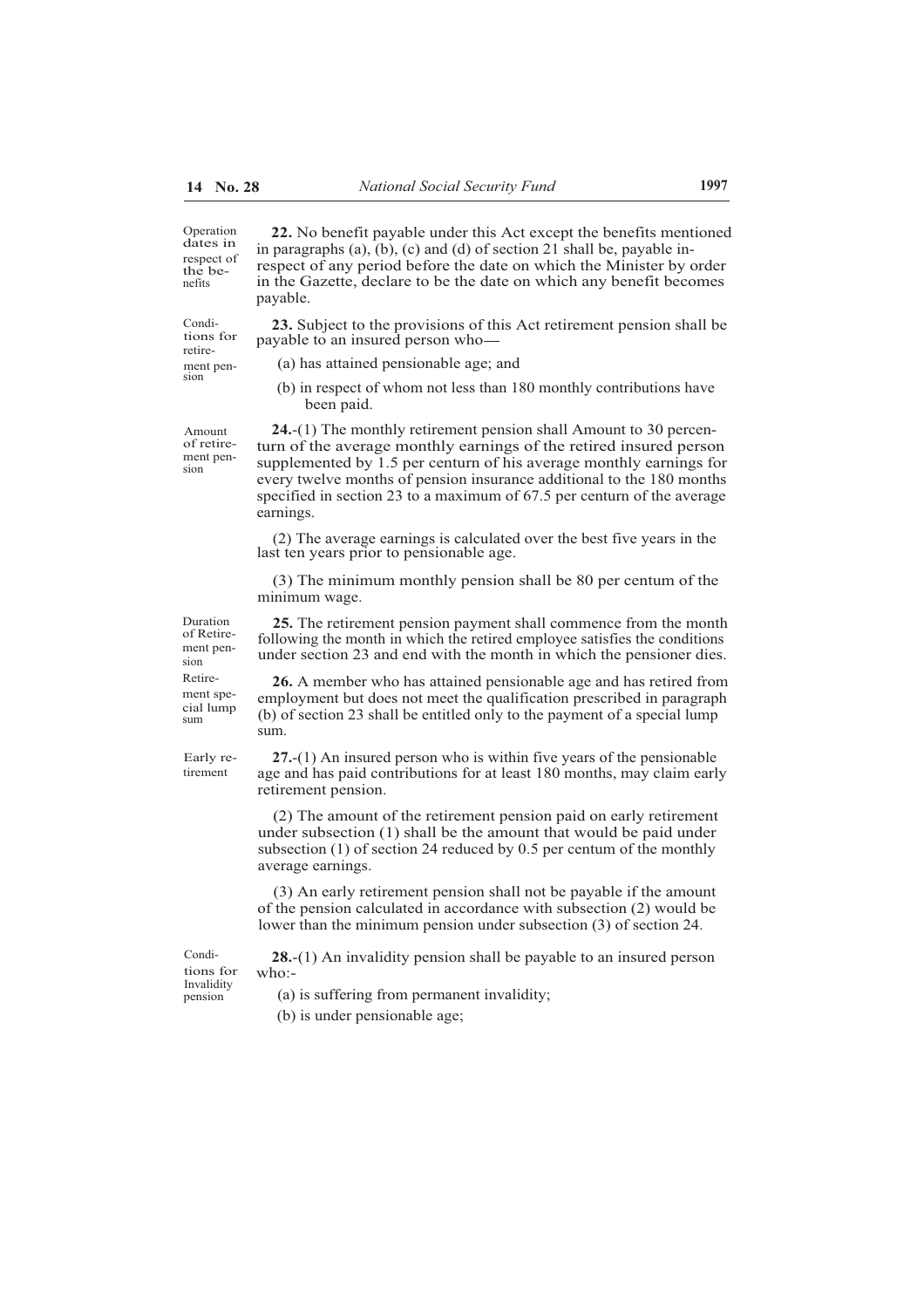(c) either-

(i) he has made 180 contributions; or

(ii) at least 36 monthly contributions have been paid in respect of him of which twelve or more were paid in the period of 36 months immediately preceeding the date of commence ment of invalidity.

(2) For the purposes of this section ''permanent invalidity'' means the permanent loss of two thirds or more of the earning capacity because of physical or mental invalidity.

**29.**-(1) The monthly rate of invalidity pension shall he 30 percenturn 29.-(1) of the average monthly earnings of the insured person supplemented by 1 percenturn of his average monthly earnings for every twelve months of pension contributions in addition to 1\$0 monthly contributions.

(2) The monthly rate of invalidity pension shall be supplemented by 1 percenturn of average monthly earnings for every twelve months between whichever is the later of the pensionable age and-

(a) the date of entitlement to invalidity pension; or

(b) the date of completion of 180 months contributory employment.

(3) The minimum monthly invalidity pension shall be 80 per centum of the national minimum wage.

**30.** Subject to the provisions of this Act, invalidity pension shall be payable for the duration of a permanent invalidity commencing with the month following the date of the invalidity and ending either-

(a) on pensionable age, if at that time the insured person is entitled to retirement pension at the same or a higher rate; or

(b) on death of the invalid.

**31.** Where an insured person is suffering from invalidity but does not satisfy the qualifying conditions under paragraph (c) of subsection (1) of section 28 he shall be entitled to a special Jump-sum payment.

**32.**-(1) A claim to invalidity pension shall be referred to a medical  $\frac{\text{Median}}{\text{Domain}}$ board to be appointed by the Minister to determine in the prescribed manner, whether the claimant is suffering from permanent invalidity.

(2) The Director General may at anytime after the award of an invalidity pension, refer a beneficiary in 'receipt of an invalidity pension to a medical board to determine the medical state of the permanent invalidity.

(3) A beneficiary of an invalidity-pension shall cease to receive his invalidity pension if he fails to comply with directions of the Director General under subsection (2), to be medically examined by a medical board and to supply all necessary documents or information as may be necessary for the purposes of determining his continued entitlement.

Amount of Invalidity pension

Duration of invalidity pension

> Invalidity Special Lumpsum

Examinations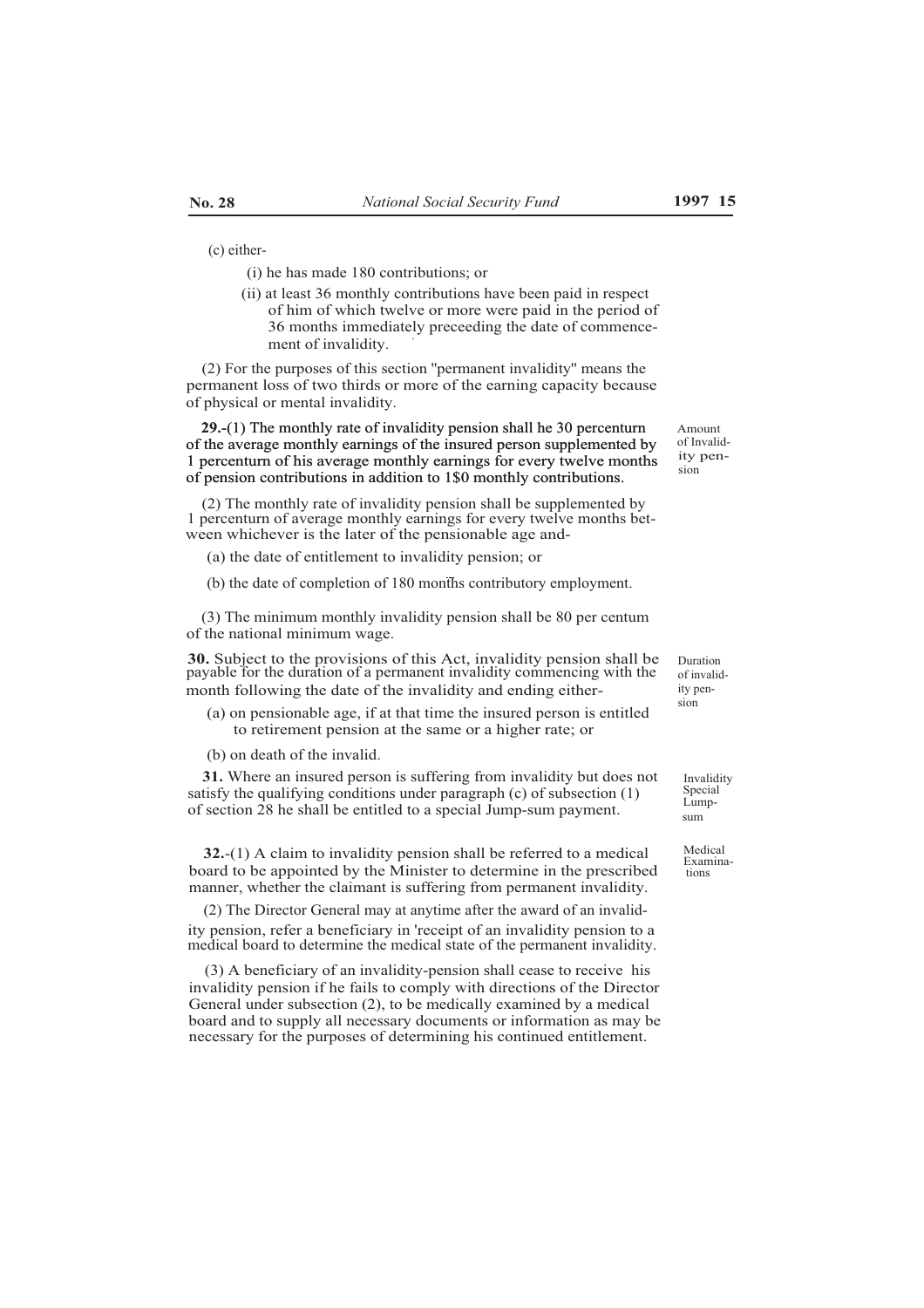**33.**-(1) Subject to the provisions of this Act, where an insured person dies a survivors pension shall be payable to his dependants if at the time of the death, the insured person- Conditions for survivors pension

- (a) would have been entitled to an invalidity pension if deemed to have been suffering from permanent invalidity at the time of death; or
- (b) had attained pensionable age and would have been entitled to retirement pension had he made a claim to such pension.

Provided that if at the time of death, the insured person was in receipt of retirement or invalidity pension, his dependants will be paid a lump sum equal to the insured person's monthly pension times twelve.

(2) For the purposes of this part ''dependant'' includes spouse, a child under twenty one years receiving full time education or a child under eighteen years.

Amount of survivors pension

**34.** The survivors pension payable to a dependant shall without prejudice to the relevant laws of inheritance but subject to any will of the deceased, be in the prescribed percentage-

- (a) in the case of a widow or a widower, 40 percenturn of the pension, and where there are more than one widow the amount shall be divided equally among the widows;
- (b) in the case of a widow or a widower and where there are no dependant child, the widow or widower shall be paid 100 percenturn of the pension;
- (c) in the case of a dependant child under eighteen years or under twenty one years receiving full time education as the case may be, shall be paid 60 percenturn of the pension to be divided equally among such children;
- (d) where there is no widow or widower 100 percenturn of the pension shall be divided equally to dependant children;
- (e) in the case where there are no dependant children or dependant spouse, parents of the deceased shall be paid 100 percenturn of the pension for life.

Duration **35.** Survivors pension shall be payable on the following bases, namelyvivors

- pension (a) in the case of a widow or widower who, at the date of death of
	- the deceased insured person is of the age of 45 or above or who is under the age of 45 and has the care of dependant children under the age of 15, for life or until re-marriage;
	- (b) in the case of a widow or widower at the date of death of the deceased insured person is under the age of 45 and does not have the care of children under the age of 15, for a period of two years from the date of death of the insured person;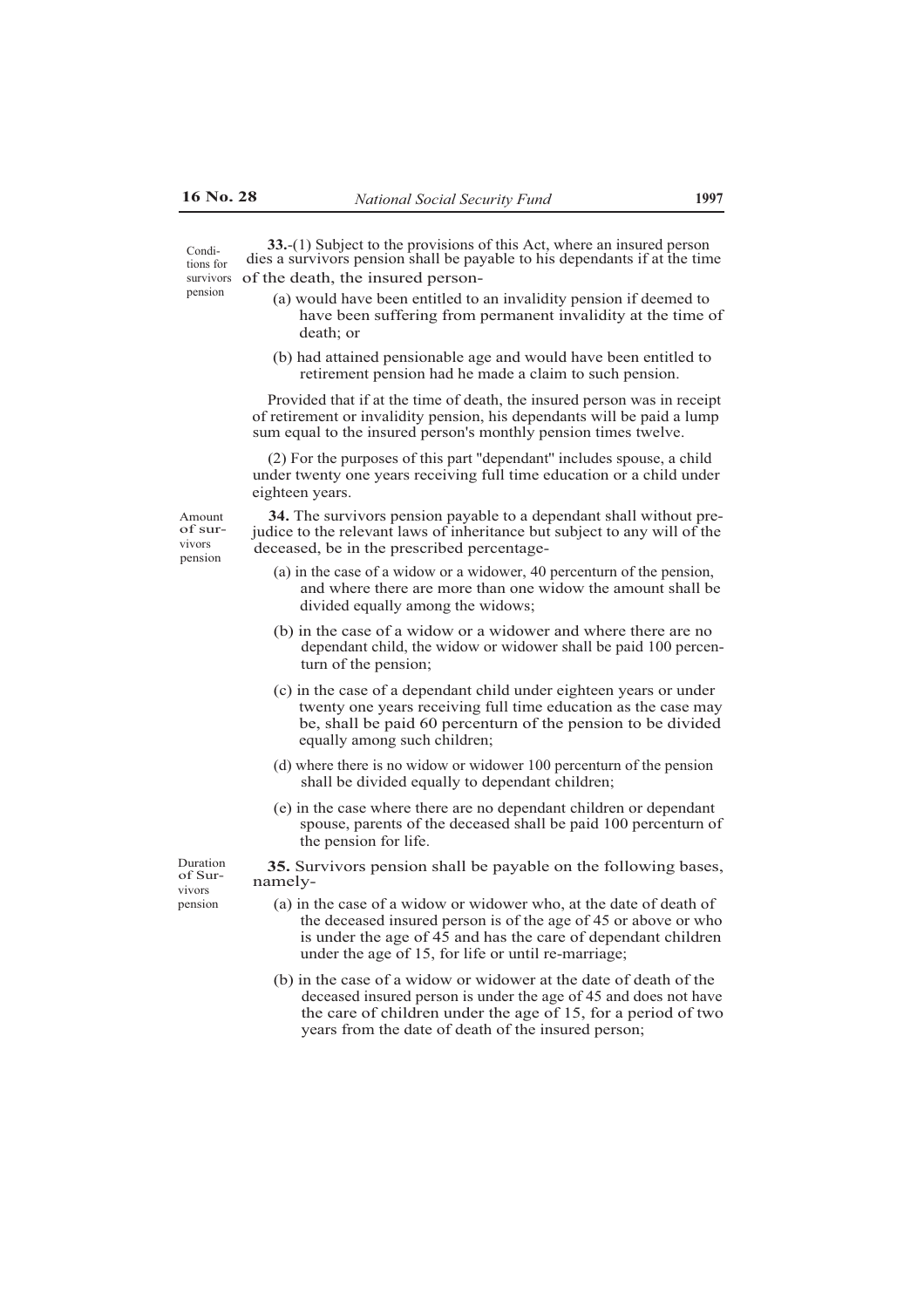(c) in the case of a child-

- (i) until the age of eighteen; or
- (ii) until the child terminates full time education but not later than the age of twenty one; or
- (iii) if the child is an invalid, for life.

**36.** Where a deceased insured, person did not satisfy the qualifying conditions specified under section 33, his dependants shall be entitled to a special lump sum payment.

**37.**-(1) Where an insured person qualifies for retirement pension or invalidity pension he shall be intitled to a lump-sum payment before getting the monthly payment.

(2) Where a deceased insured person had not received a retirement or invalidity pension prior to his death, the dependants of the deceased insured person are entitled to the lumpsum payment.

(3) The amount of lumpsum payable under this section shall be equal to 24 times the monthly amount of the retirement or invalidity pension.

**38.**-(l) A funeral grant shall be paid as reimbursement to a family member who incurred expenses for the burial of a deceased insured person.

(2) The amount payable as funeral grant shall be determined by-the Board from time to time having regard to the general economic conditions..

**39.**-(l) For the purposes of this section.

- (a) ''employment injury'' includes commuting accidents, accidents sustained during working hours; at the work place; or at a place where one would not have been except for his employment; and
- (b) ''occupational diseases'' means the diseases occurring in connection with specific activity in a specific occupation', or the diseases that are in causal relationship to specific agents or exposure.

**40.**-(l) The following types of benefits are payable under the employment injury benefit, namely-

- $(a)$  medical care as may be prescribed by a qualified medical practitioner consisting of general practitioner case at hospitals, essential pharmaceuticals or hospitalization;
- (b) cash payment in case of-
	- (i) temporary disability benefit payable after certification of a medical board on the disability, an insured person shall be paid 60 percenturn of his average daily earnings for up to twenty six weeks.

Survivors **Special** Jump sum payment

Retiremerit and invalidity grant.

Funeral Grant

> Employment injury benefit

Types of employment in-<br>jury benefit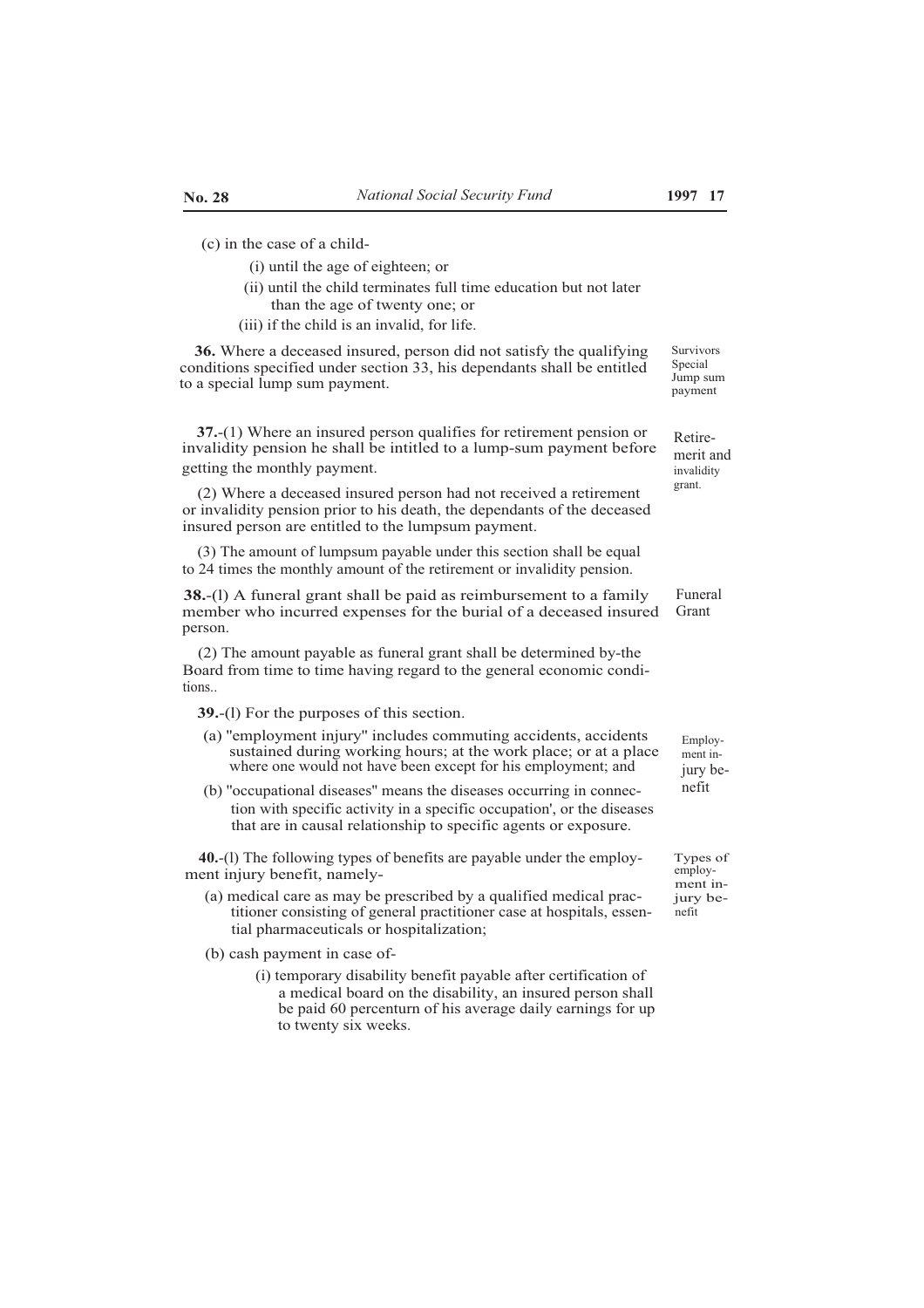- (ii) permanent' disability benefit payable on certification by a medical board that an insured person has suffered a permanent disability at the rate of 100 percentum, that person shall be paid a maximum of 70 percentum of the average monthly earnings, which shall be paid monthly throughout the period of the disability.
- (c) Provision of artificial limbs after certification of a medical board that the injured person requires to be provided with such artificial limb.

(2) In case the recipient of permanent disability benefit requires constant attendance of another person, an attendance Allowance shall be paid at the rate of 25 percenturn of that benefit to the helper.

(3) The average daily earnings shall be calculated on the total earnings during the six months preceding the month in which the injury occurred to be divided by one hundred and eighty.

for Health Insurance

Medical Benefits to be pro-

Condition **41.** Health insurance benefit shall be paid to an insured person, the spouse and four children of the insured if the insured person has contributed to the Fund for a minimum of three months of which three months of contributions were paid to the Fund in the three months immediately preceding the medical contingency.

> **42.**-(1) Medical benefits based on health insurance shall be provided by accredited hospitals having such agreements with the Fund.

(2) The medical benefits to be provided shall include preventive and curative care, essential drugs, simple pathology and X 'rays, laboratory tests hospitalization where need and minor surgery.

(3) Benefits under this section shall be limited to the medical services to be provided by doctors, nurses and other medical providers in the accredited hospitals.

(4) The forms and procedures for benefits to be paid under this section shall be fully described in the regulations that the Minister shall set out under this Act.

**43.** The Board shall appoint and enter into agreement with different hospitals and dispensaries which will be accredited to provide medicare services to insured persons and their families.

ments with Medical providers

Condi- 44. Maternity benefit shall be payable-

- $(a)$  to an insured person who has made at least thirty six monthly contributions of which twelve contributions are made in the thirty six months prior to date of confinement; and
- (b) upon the receipt by the Director General of a medical certificate from an accredited medical provider, certifying that the woman expects delivery of a child;

tions for<br>Maternity

Agree-

benefit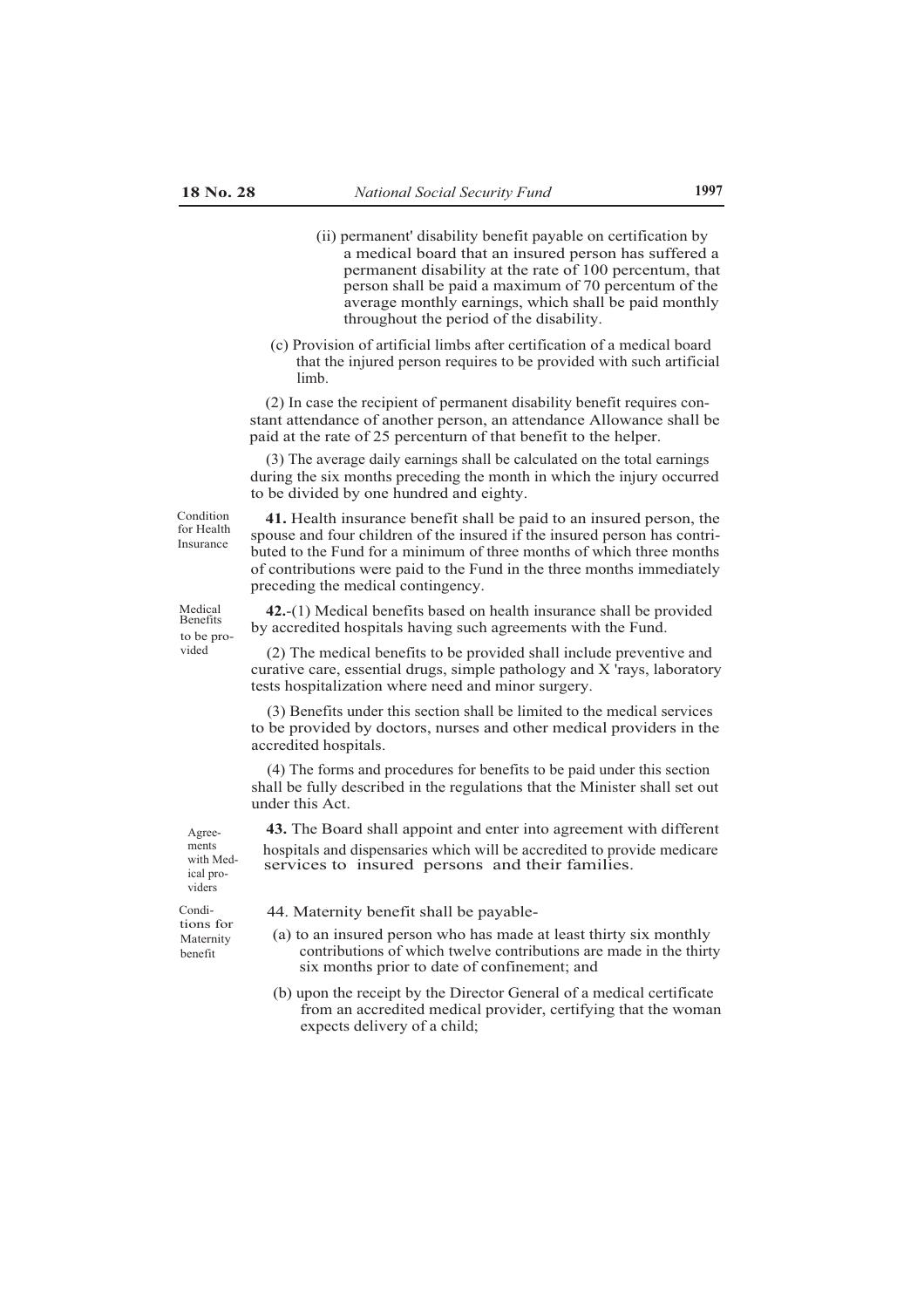- (c) after three years from the day when the last payment was made to the insured person unless the child dies within a period of twelve months;
- (d) to an insured person, for one month only, in the case of still-birth.

45. The following types of benefits are payable under the maternity benefit, namely- .

- (a) cash benefit at the rate of 100 percentum of the average daily earnings for a period of twelve weeks;
- (b) medical care during pre-natal and post-natal period by an accredited medical practitioner or midwife;

Provided that where prolonged medical care is required after delivery, the post natal medical care shall be limited to twelve weeks.

46. The provisions of section 25B of the Employment Ordinance shall not apply to employers registered with the Fund.

Disapplication of section 25B of the Employment ordinace

47. No insured person shall -be entitled at anytime to more than one Restricbenefit, and if he qualifies for more benefits than one at the same time he shall be paid one of them which is the highest.

48. Benefit rates shall be reviewed from time to time by the Board and adjusted in line with actuarial valuation of the Fund.

49. (1) It shall be a condition of a person having right to a benefit Time and that- manner of

- (a) he makes a claim to the Director General within the prescribed  $_{\text{lains}}$ time and in the prescribed manner or in such other manner as the Director General may accept; and
- (b) he produces such certificates, documents, information and evidence for the purpose of determining the right to a benefit as the Director General may require, and for that purpose attend at such places and times as the Director General may require.

(2) Regulations may require contributing employers to make or maintain such records, or reports and to furnish such information as may be prescribed in regulations for the purpose of establishing any person's title to a benefit.

ment of benefits

Adjust-

tion on double benefit

making

Types of maternity benefits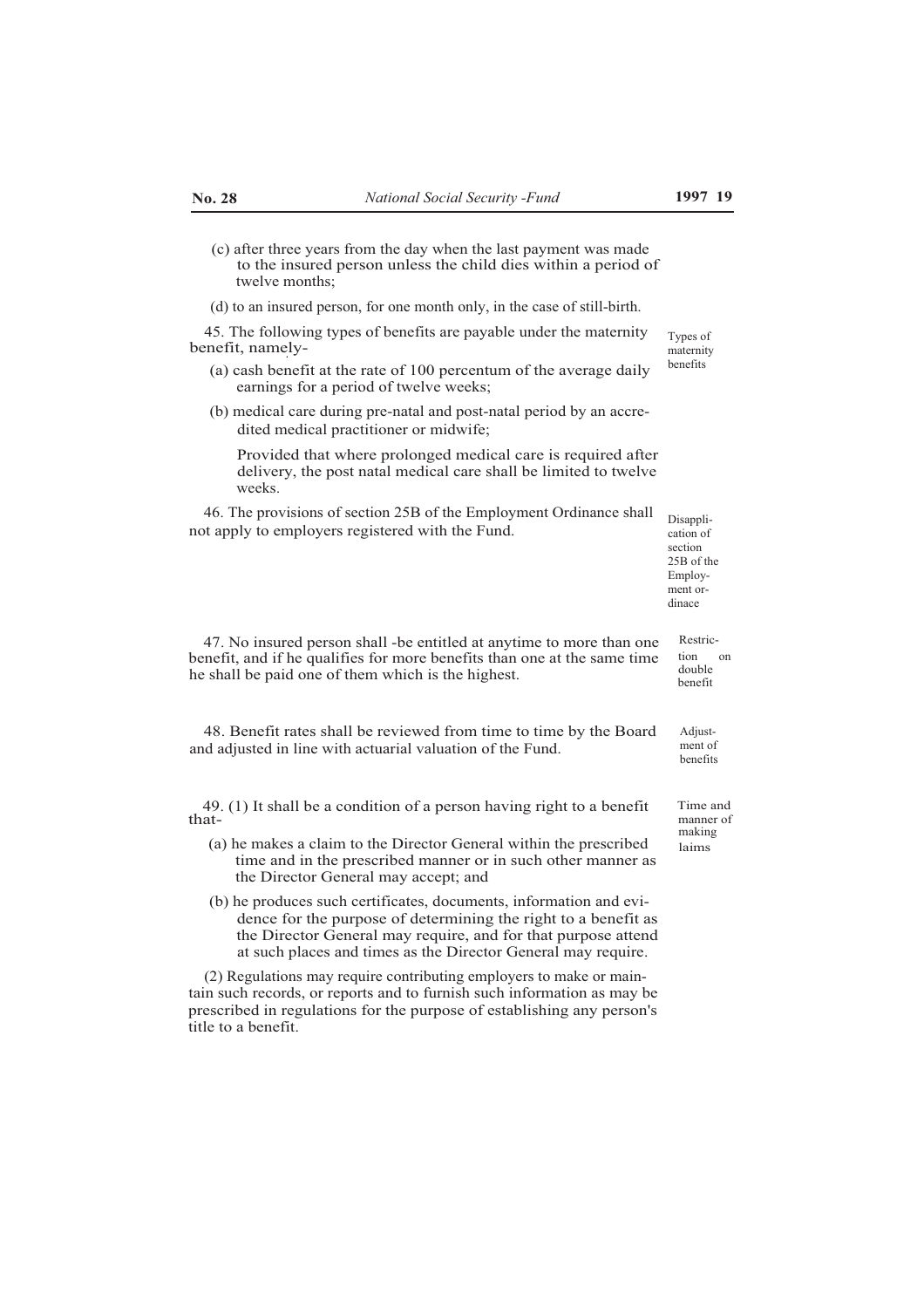tions for benefit

- Regula- **50.** Regulations may make provision for-
	- (a) the administration of all benefits payable under this Act.
- provisions (b) disqualifying a person from the receipt of any benefit if he fails to make a claim within the prescribed time; provided that any such regulations may provide for extending the time within which such claim shall be made where good cause is shown for the delay;
	- (c) the prevention of the receipt of more than one benefit and the adjustment of benefits in special circumstances;
	- (d) the time and manner of payment of a benefit and the information or document to be furnished by any person applying for payment;
	- (e) suspending payment of a benefit to any person during any period when that person
		- (i) is absent from Tanzania;
		- (ii) is serving a prison sentence or is under some other legal custody;

Provided that specifications are. prescribed for the circumstances and manner in which payment of the whole or any part of the benefit may instead of being so suspended be paid during any such period to any person nominated by the beneficiary, or for the maintenance of any prescribed person who the Director General is satisfied is a dependant of the beneficiary;

- (f) enabling a person to be appointed to exercise on behalf of any other person who being a minor or being otherwise unable for the time being to act, any power or right which that other person may be entitled to exercise under this Act and to authorise the person so appointed to receive and deal with any sum payable by way of benefit to that other person; and
- (g) enabling a claim to be made or proceeded in the name of the deceased, for authorising payment to or among persons claiming as personal representatives, legatees, next of kin, creditors or otherwise and for dispensing with strict proof of title of persons so claiming; and
- (h) such other matters as may be necessary for the proper administration of benefits, including the obligations of claimants, beneficiaries and employers.

Repayment of benefit improperly received

**51.**-(l) If it is found that any person by reason of non-disclosure or misrepresentation by him of material fact (whether the non-disclosure or misrepresentation was or was not fraudulent) has received any sum by way of benefit, while he was not entitled to that benefit, he shall be liable to repay the sum so received by him.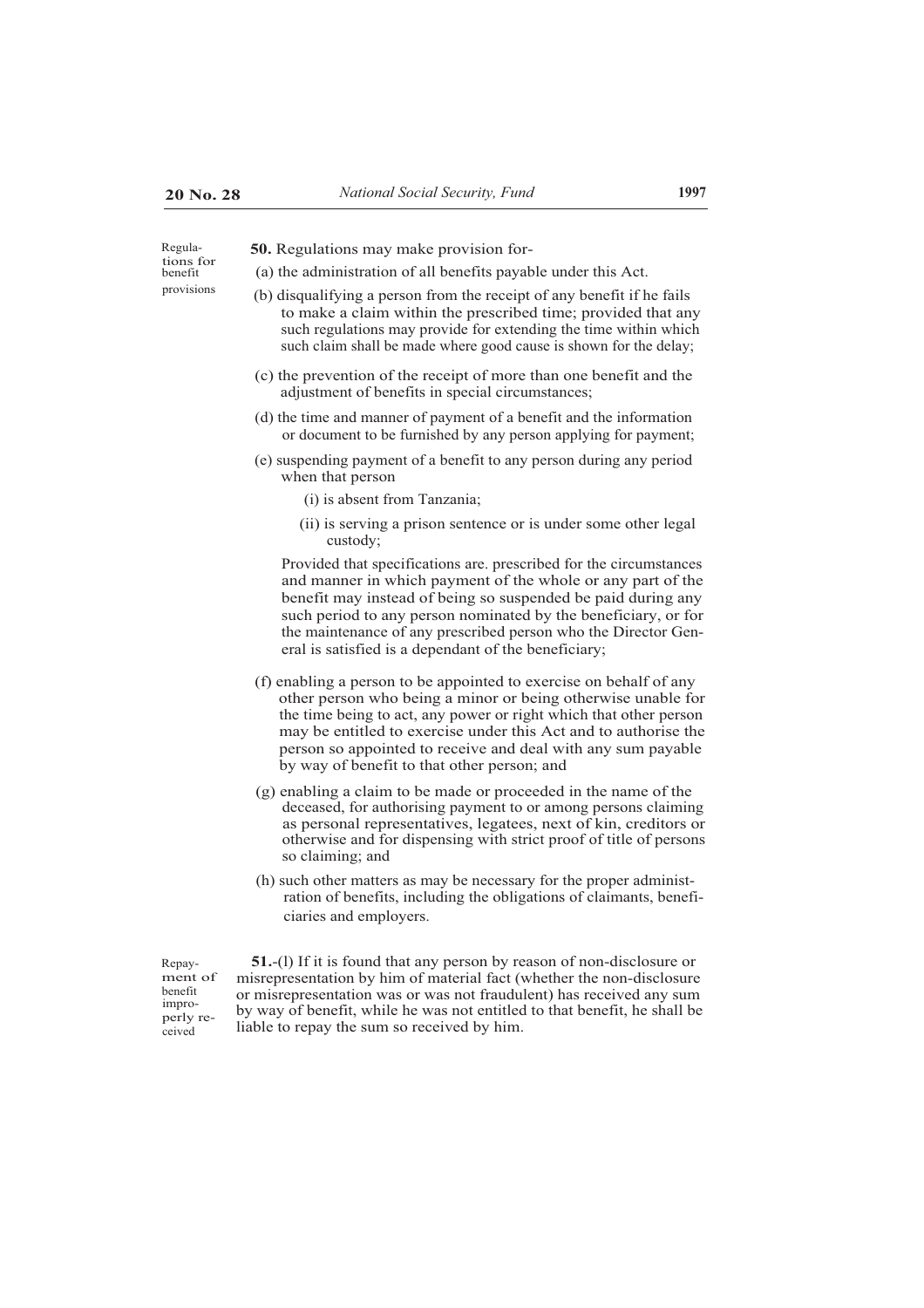(2) Where any person is liable to repay any sum received by him by way of benefit, that sum may be recovered without prejudice to any other remedy by means of deductions from any payment or benefit to which he thereafter becomes entitled.

*52.* Every assignment or charge on benefit and every agreement to assign or charge any benefit shall be void, and on bankruptcy of a beneficiary the benefit shall not pass to any trustee or other person acting on behalf of creditors. Benefit to be inalienable

#### **PART VI**

### BOARD OF TRUSTREES OF NATIONAL SOCIAL SECURITY FUND

**53.**-(1) There is established a Board or Trustees of the National Social Security Fund.

- (2) The Board shall, in its corporate name be capable of-
- (a) suing and being sued;
- (b) taking, purchasing or otherwise acquiring, holding, charging and disposing of property, movable or immovable; and
- (c) entering into contracts and performing all such other acts for the proper performance of its functions under this Act which may lawfully be performed by a body corporate.

(3) The provisions of the Third Schedule to this Act shall have effect as to the composition of the Board, the appointment and termination of appointment of its members, the proceedings of the Board and such other matters in relation to the Board and its members.

(4) The Minister may by order in the *Gazette,* amend, vary or replace all or any of the provisions of the Third Schedule to this Act.

54. The Board shall manage the Fund in accordance with the following Manageobjectives— $\overline{a}$ 

- (a) business or financial commitments undertaken shall be consistent the Fund with the basic objectives of the scheme and the interest of contributors.
- (b) the concept of the financing of pensions shall be observed together with the need to take account of long-term liabilities, and the linkage between higher benefits and higher contributions;
- (c) adequate arrangements shall be made for preservation of pension rights;
- (d) contribution credits for insured person shall be maintained and be available for inspection by such insured person;

jectives of

Establishment of Board of Trustees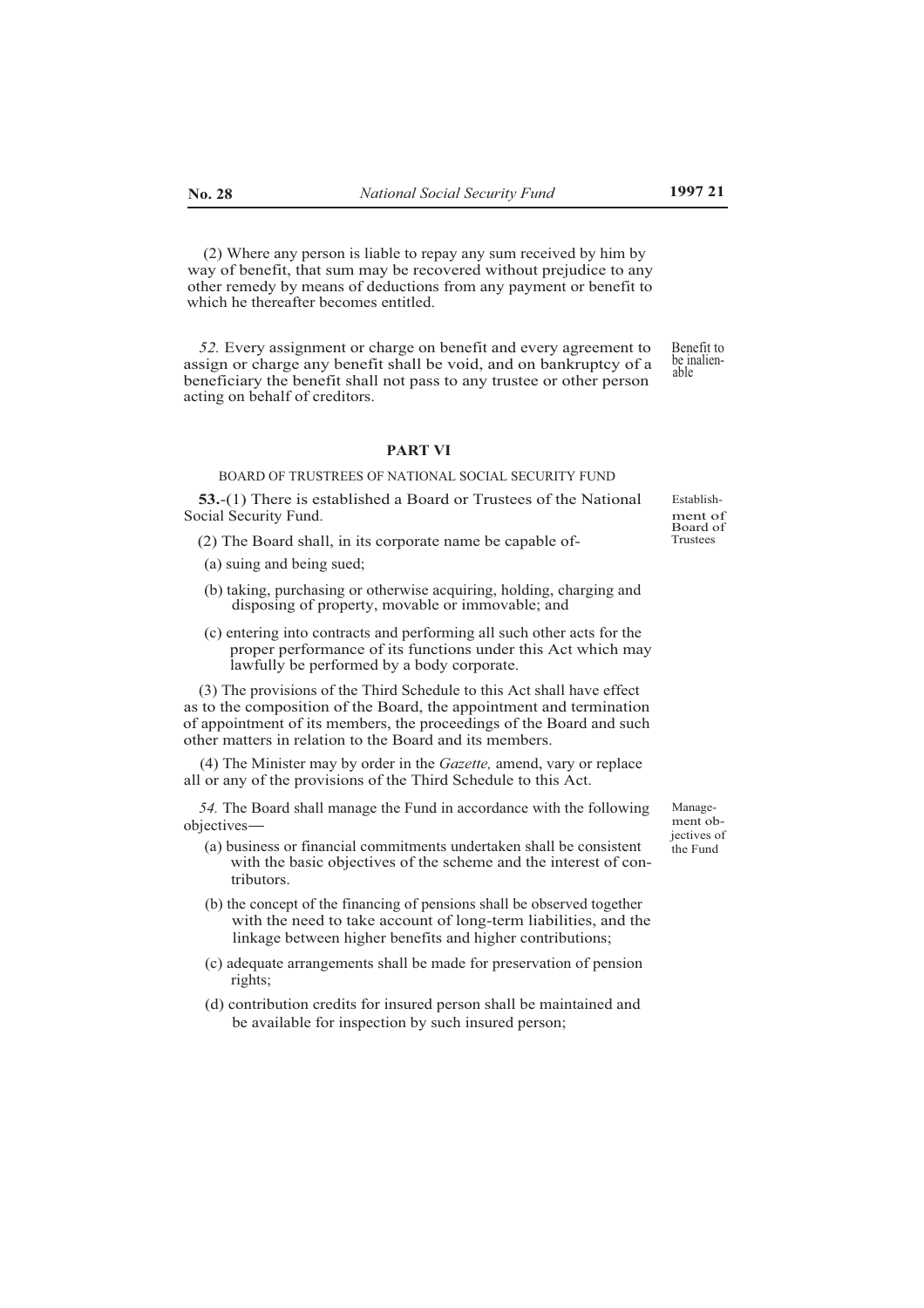- (e) the Fund shall be administered in such manner as to give greater priority to the improvements of the benefits payable to contributors and control internal administration costs;
- (f) adequate steps shall be taken to avoid non-compliance and evasion of Board's obligations under this Act;
- (g) all such other aspects of management as are incidental to the foregoing or conducive to the attainment of the objectives of the Fund shall be performed.

of the<br>Board

- Functions **55.** The functions of the Board shall be-
	- (a) to formulate, implement and review the policy relating to the National Social Security Fund in accordance with this Act;
	- (b) to control and administer the Fund in accordance with this Act;
	- (c) subject to the provisions of this Act to invest monies available in the Fund;
	- (d) to provide technical assistance and advisory service for the purposes of promoting social security programmes;
	- (e) to promote occupational health and safety measures in collaboration with other authorities.
	- (f) to do all such acts and to enter into all such transactions as, in the opinion of the Board may be necessary for the proper and efficient administration of the Fund.

the Board-

- Duties of **56.** It shall be the duty of the Board-
	- (a) to manage and administer the Fund in accordance with the highest standards which a person holding any fund in a fiduciary capacity on behalf of another may reasonably be expected to conform to;
	- (b) to protect, safeguard and promote the interests of the insured persons under this Act;
	- (c) generally to do all such acts as the Board may reasonably be expected to do, and in particular to-

(i) uphold and support the credit of the Board;

- (ii) obtain and justify the confidence of the people of the United Republic in general and of the insured persons in particular;
- (iii) to avert and minimize any loss to the Board.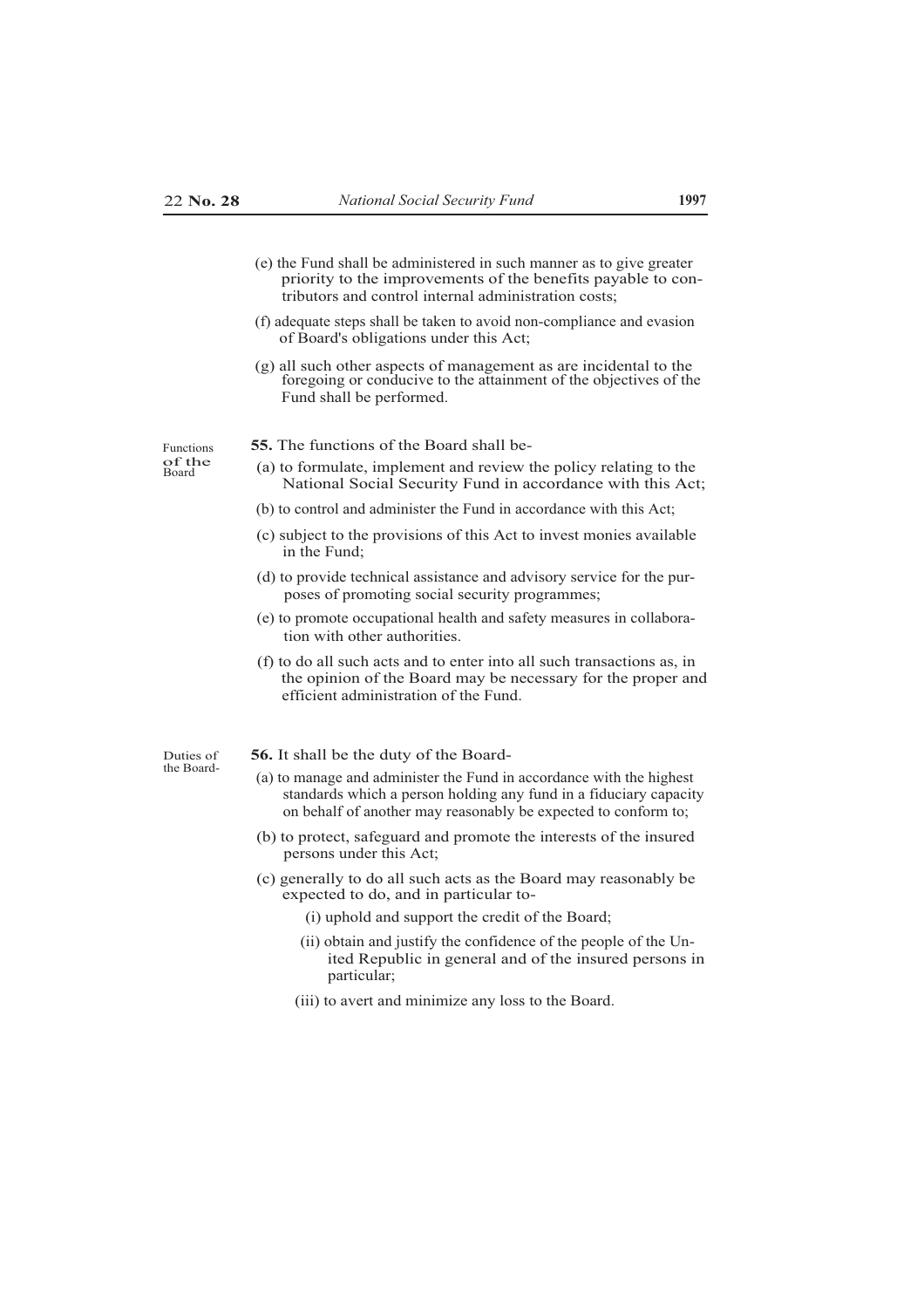...

- **57.** In the performance of its functions the Board shall have power to- (a) cause to be. carried out actuarial assessment of the Fund after Powers of the Board
	- every three years;
- (b) appoint on salaries upon such terms and conditions as it may think fit--such person or persons as it may deem necessary for proper and efficient conduct of the business of the Board;
- (c) appoint and employ upon. such terms and conditions as it may think fit such consultants; agents and contractors as the Board my deem necessary;
- (d) Appoint Auditors for purposes of this Act;
- (e) do all other such acts as are necessary to give effect -to the provisions of this Act.

**58.** The Trustees shall be entitled to receive such remuneration, allowances and other benefits as the Minister, may direct.

ation allowances and benefits

Remuner-

Power to delegate

**59.**-(1) The Board may from time to time in writing under the seal of the Board delegate, subject to such terms, conditions and restrictionsto any Committee of the Board, or to the Director General, or any other employee of the Board all or any of the functions, powers, or duties conferred upon the Board under this Act.

(2) Any delegation under subsection (1) may be made to the holder of an office under the Board specifying the office but without naming the holder, and in every such case each successive holder of the office in question and each person who occupies or performs the, duties of that office may, without any further authority perform or, as the case may be, exercise the delegated function, power or duty in accordance with the delegation made.

(3) The Board may revoke a delegation made by it under this section.

(4) No delegation made under this section shall prevent the Board from itself performing or exercising the function, power or duty delegated.

(5) Any delegation made under this section shall be published in the *Gazette,* and shall be presumed to be in force unless the contrary is proved.

- (6) The Board shall not have power under this section to delegate-
- (a) its power to delegate; and
- (b) the power to approve the annual budget or any supplementary budget of receipts and, expenditure, the annual balance sheet, or any statement of account.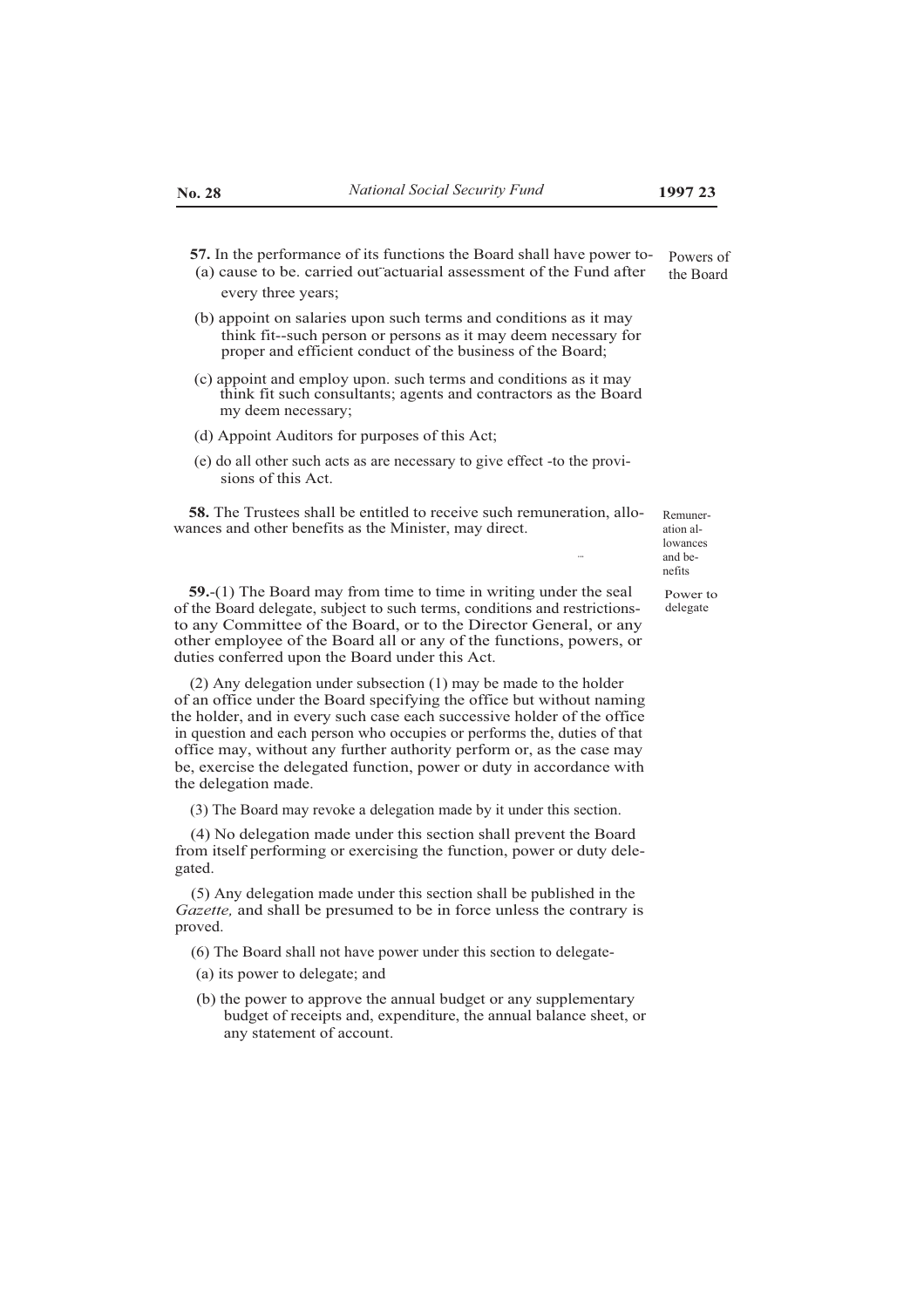**60.** Without prejudice to the provisions of section 62 the Minister may, subject to relevant government procedures, give the Board direc tions of general or specific nature as to the performance of the Board of any of its functions in relation to any matter appearing to the Minister to affect national interest, and the Board shall give effect to every such directions. Minister may give directions

#### **PART VII**

#### FINANCIAL PROVISIONS

'Vest in Board

to the Board

Fund to **61.**-(l) An account styled ''the National Social Security Fund account'' shall be kept with such bank or banks as the Board shall approve from time to time, and all moneys payable into the Fund together with the income from investments of the Fund and other moneys required to be paid into the Fund shall be deposited in the Social Security Fund Account.

> (2) The reserve account under the existing fund shall be transferred to the National Social Security Fund Account and form part of that account.

> (3) The Fund shall vest in the Board which shall hold the fund as trustees and shall manage, administer and operate the Fund in accordance with this Act and may make such payments thereon as are authorized by this Act.

> (4) Subject to any direction given in that behalf by the Minister, the Board may at the close of any financial year transfer to itself for administrative expenses from the investment income an amount not exceeding fifteen per centurn of the total income collected in that year.

(5) The Minister upon commencement of this Act shall by an order published in the *Gazette* dissolve the account of the existing fund.

ment of moneys in the Fund

Utilization of Fund for acquisition of assets

liability to insured persons quaranteed

Invest- **62.** Investment of money shall be done by the Board in any viable venture as it may consider appropriate having regard to the economic and commercial viability.

> **63.** The Board may, subject to Provisions of section 67 utilize moneys in the Fund for the acquisition of land, or aquisition or construction of buildings and acquisition of equipment and other assets required for the administration of the Board and the efficient performance by it of its functions.

Board's **64.** To the extent that the Board is, by reason of insufficiency of funds at its disposal, unable to meet its liability to any insured person for any benefit to which such person is entitled under this Act, or for any portion of any such benefit, the entitlement of such insured person to such benefit or such portion of benefit shall constitute a charge on and be paid out of the Consolidated Fund.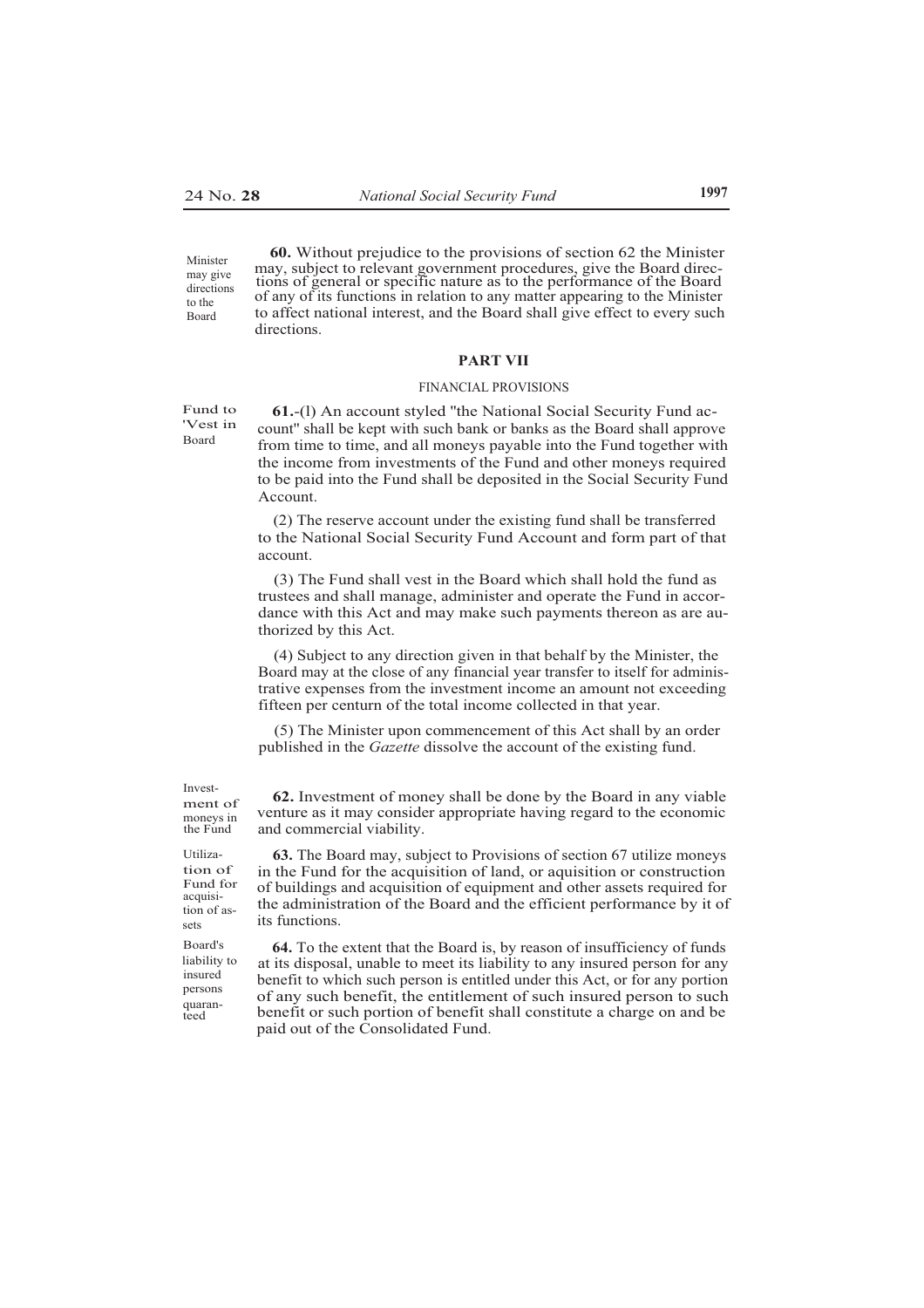**65.** Any moneys paid to the Fund in excess of the amount for which an employer is liable in respect of an employee or in excess of the maximum statutory contribution payable for a contribution period may be refunded to the employer or the employee or both, as the, case may be, in such manner as the Board may determine.

**66.** The funds and resources of the Board shall consist of-, Financial Resources

- (a) any income from investments of the Fund approved under this Act.
- (b) such sums as may be provided for by way of loan or grant for the purposes of the Board;
- (c) any sums borrowed by the Board in accordance with the provisions of this Act;
- (d) any sums which may in any manner become payable to or vested in the Board as a result of the performance by the Board of its functions under this Act or any other written law.

**67.**-(l) In this Act ''financial year'' means any period not exceeding twelve consecutive months designated in that behalf by the Board.

(2) Not less than two months before the beginning of any financial year, other than the first financial year after the commencement of this Act, the Board shall at its meeting especially convened for that purpose, pass a detailed budget (in this Act called the annual budget) of the amounts respectively

(a) expected to be received; and

(b) expected to be disbursed, by the Board during that financial year.

(3) If in any financial year the Board requires to make any disbursement not provided for, or of an amount in excess of the amount provided for, in the annual budget for the year the Board shall, at a meeting, pass a supplementary budget detailing the disbursement.

(4) The annual budget and every supplementary budget shall be in such form and include such details as the Minister may direct.

(5) Forthwith upon passing of any annual budget or any supplementary budget the Board shall submit the same to the Minister for approval.

(6) The Minister shall, upon receipt of the annual budget or any supplementary budget, approve or disapprove the same or may approve subject to such amendment as he may deem fit.

(7) Where the Minister has approved any annual budget or any supplementary budget, the budget, shall be binding on the Board which, subject to the provisions of subsection (8), shall confine its disbursements within the items and the amounts contained in the applicable estimates as approved by the Minister.

(8) The Board may-

Annual and Suppleme ntary Budget

Refund of excess contibutions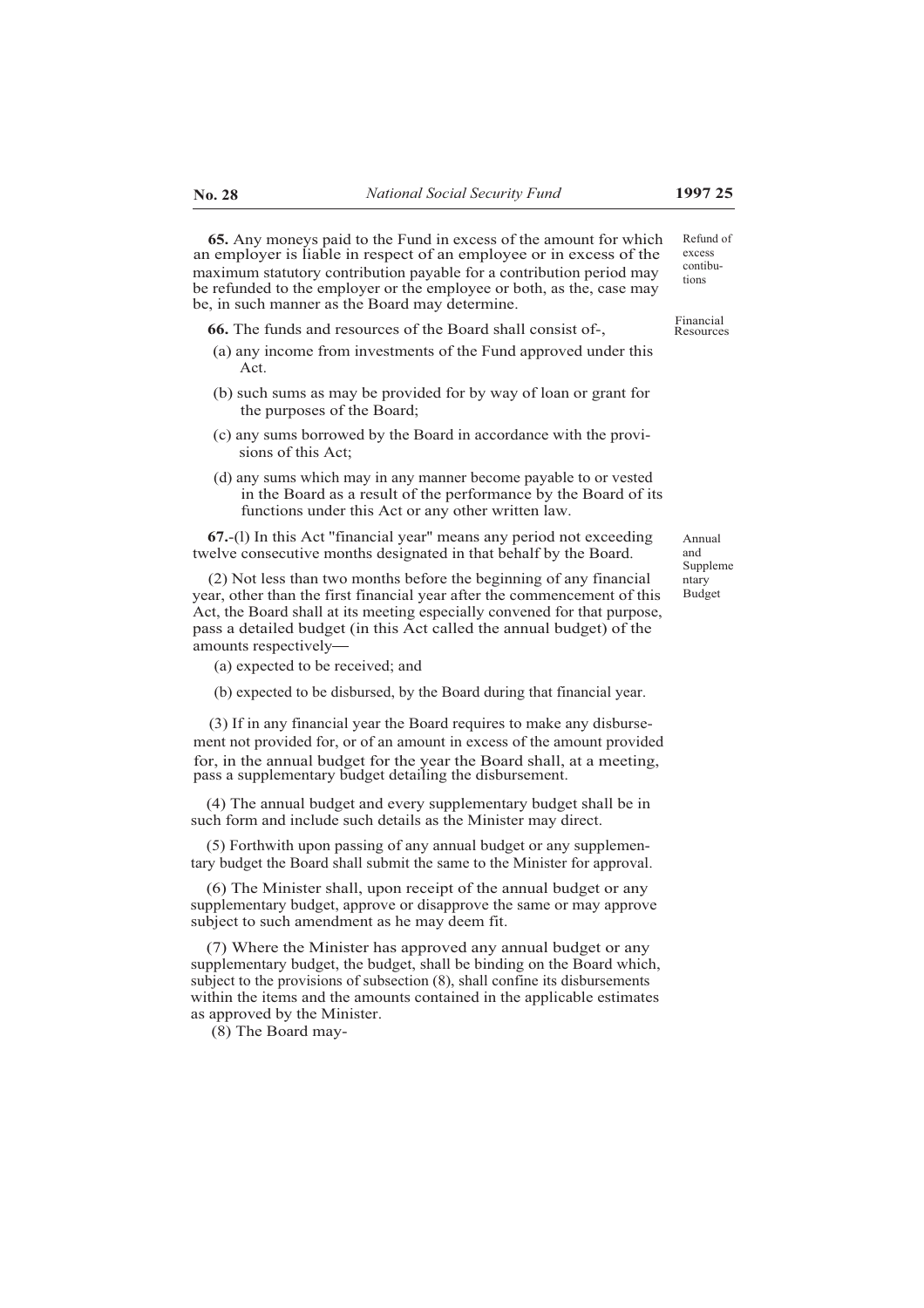- (a) with the sanction in writing of the Minister, make a disbursement notwithstanding that the disbursement is not provided for in any budget;
- (b) from the amount of expenditure provided for in any budget in respect of an item, transfer a sum not exceeding fifty per centurn of the amount so budgeted to any other item contained in the budget;
- (c) adjust expenditure limits to take account of circumstances not reasonably foreseeable at the time the budget was prepared, subject to submitting a supplementary budget to the Minister within two months of the alteration of expenditure limits becoming necessary.

Power to Borrow

**68.** The Board may, borrow moneys for the purposes of the Board by way of loan or overdraft, and upon such security and such terms relating to the repayment of the principal and the payment of interest as the Board may deem fit.

Accounts **69.**-(1) The Board shall cause to be provided and kept proper books of accounts and records with respect to-

- (a) the receipt and expenditure of moneys by, and other financial transactions of the Board;
- (b) the assets and liabilities of the Board, and shall cause to be made out for every financial year a balance sheet and a statement showing details of the income and expenditure of the Board and all its assets and liabilities.

(2) Not later than six months after the close of every financial year the accounts including the balance sheet of the Board relating to that financial year shall be audited by the Auditors appointed by the Board from time to time.

(3) As soon as the accounts of the Board have been audited, and in any case not later than six months after the audit, the Board shall submit to the Minister a copy of the audited statement of accounts together with a copy of the report thereon made by auditors.

(4) As soon as practicable after receipt by him of the copy of the statement together with the copy of the report submitted pursuant to subsection  $(3)$ , the Minister shall lay a copy of the statement together with a copy of the auditors' report before the National Assembly.

(5) The Board shall, within six months after the end of each year, make a report to the Minister on the conduct of the Board's business during that financial year, and the Minister shall lay a copy of that report before the National Assembly together with a copy of the statement of accounts required to be laid before the National Assembly.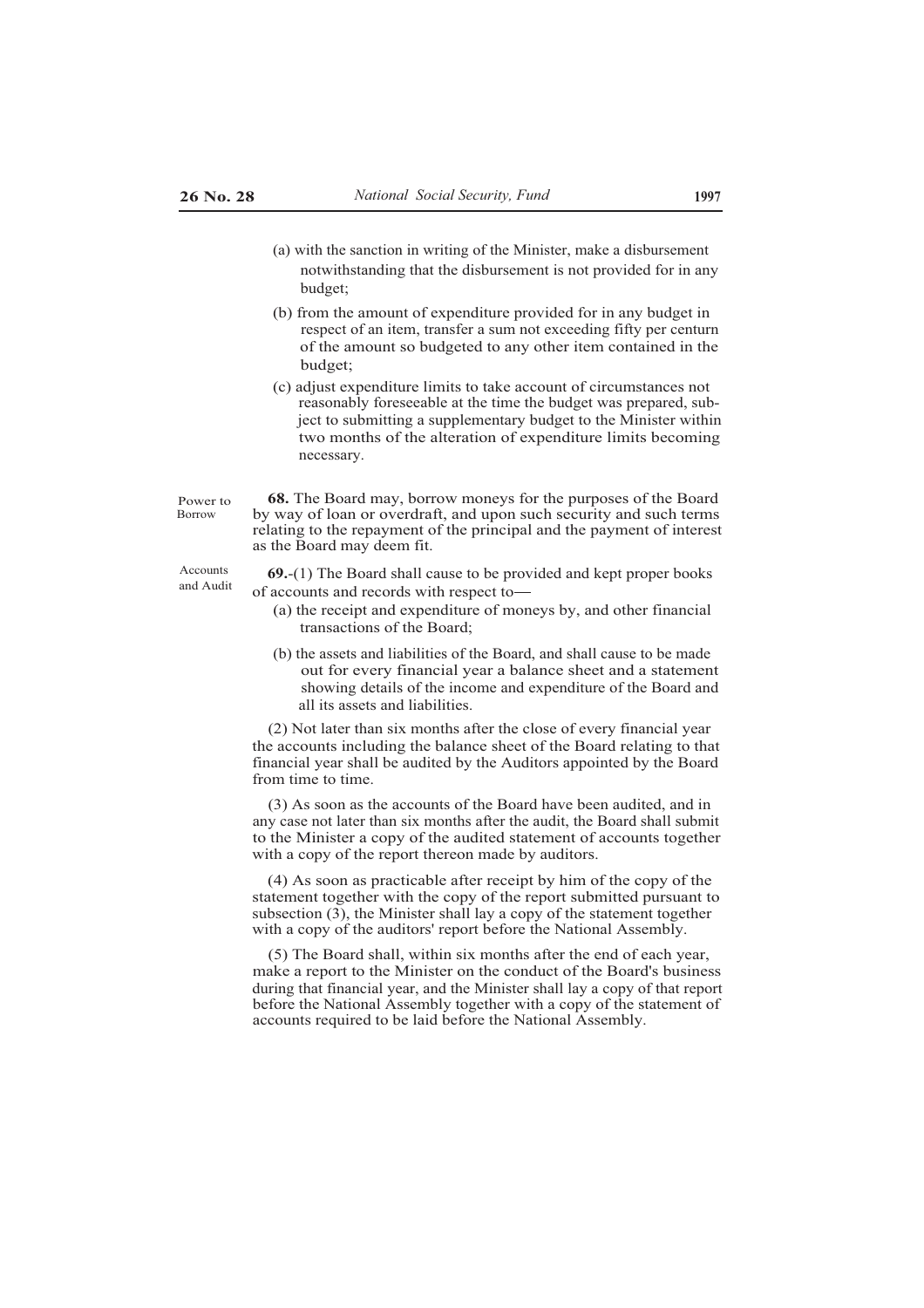**70.** For the avoidance of doubt it is hereby declared that the Fund Fund Acand the monies in the account established pursuant to section 61 shall count not constitute or be regarded as funds of the Board but shall, for the purposes of this Act and all other written laws, be deemed to be funds held by the Board in trust for the insured persons and the Government of the United Republic to be administered by the Board in accordance

with the provisions of this Act:

Provided that it shall be lawful for the Board to make payments out of the Fund for any of the purposes for which payments out of the Fund Account are expressly authorised by this Act.

**71.** The Board shall cause to be kept, maintained and audited the accounts of the Fund in the same manner and to the same extent as the accounts of the Board are required to be kept, maintained and audited by section 69 and the provisions of subsections (2), (3) and (4) of section 69 shall apply mutatis mutandis, in relation to the accounts, the statement of accounts and auditors' report in relation to the Fund and the Reserve Account.

# **PART VIII,**

# LEGAL PROCEEDINGS OFFENCES AND PENALTIES

- **72.**-(1) Any person who-
- (a) for the purpose of evading payment of any contribution by him or some other person knowingly makes any false statement or representation, or produces or furnishes or causes to be produced or furnished any document or information which he knows to be false in material particulars;
- (b) for the purpose of obtaining any benefit or refund for himself or some other person, knowingly makes any false statement or representation or produces or furnishes or causes to be produced or furnished any document or information which he knows to be false in a material particular;
- (c) misrepresents or fails to disclose any material fact;
- (d) fails to pay to the Board within the prescribed period any contributions which he is liable to pay under this Act;
- (e) fails to comply with any regulations made under this Act as a result of which there is loss to the Fund or as a result of which the individual insured person records or contribution cannot be maintained;
- (f) fails without lawful excuse to produce documents required to be produced under this Act;
- (g) obtains the consent of employees required under this Act by duress, or undue influence;

Criminal proceedings

of the Fund

Accounts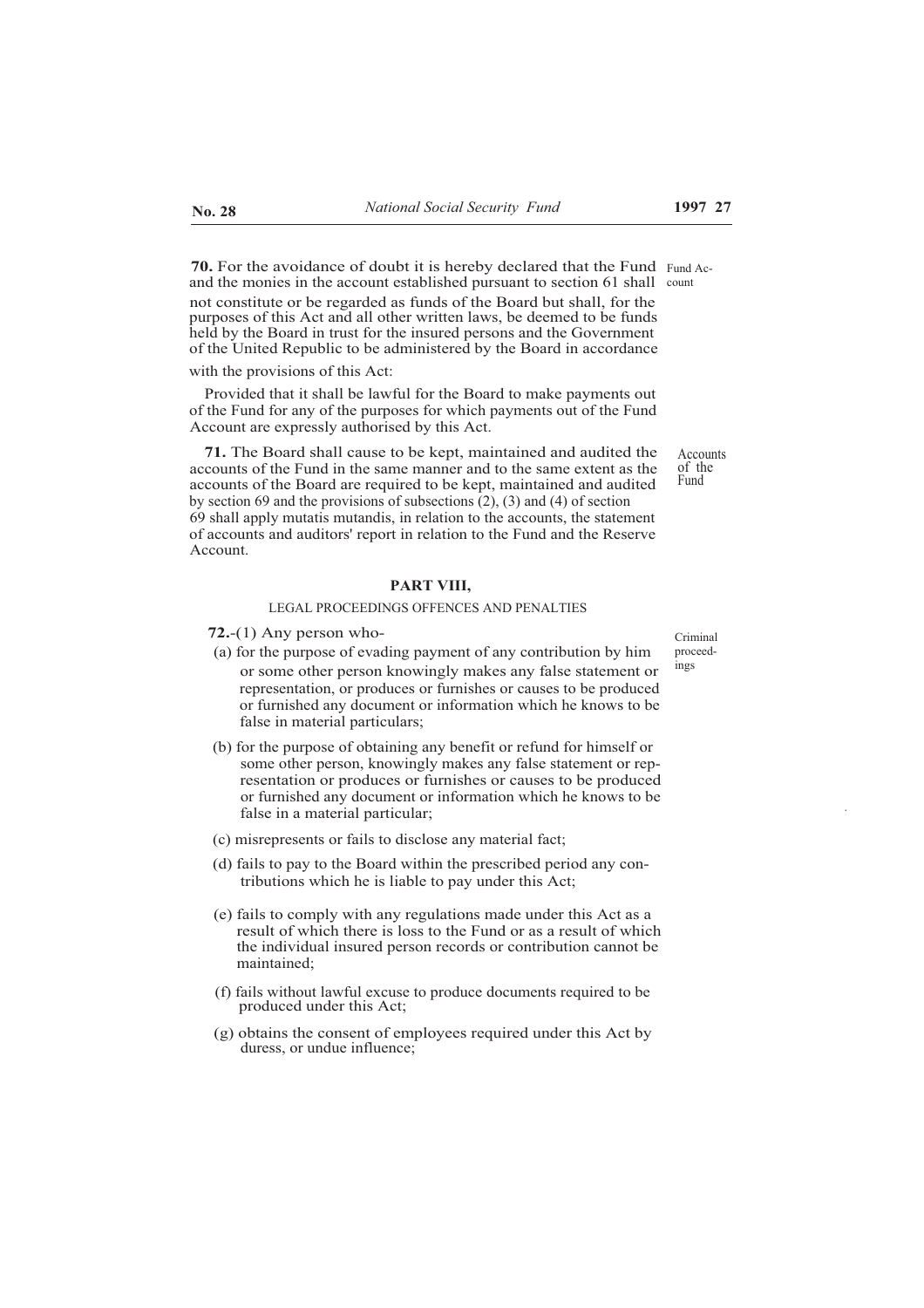- (h) knowingly deducts from an employee's wages any sum in respect of contribution to the Fund greater than the employees share of the statutory contribution.
- (i) Misrepresents or fail to disclose any material fact as a result of which he obtains benefits from the Fund which he would have not been entitled.

commits an offence and is liable on conviction to a fine not exceeding one hundred thousand shillings or to imprisonment for a term not exceeding two years or to both that fine and imprisonment.

(2) The court before which any person is convicted of an offence under this Act may, without prejudice to any civil remedy; order the person to pay to the Board the amount of any contributions, together with any interests or penalty thereon, certified to be due from such person to the Fund at the date of conviction, and the amount may be recovered in the same manner as a fine and shall be paid into the Fund for the credit of the-concerned insured persons.

(3) Proceedings in respect of any offence under this Act may be commenced at any time when it comes to the knowledge of the Director General that there is evidence to justify a prosecution for the offence.

(4) Every magistrate, other than a primary court magistrate, shall have jurisdiction, notwithstanding anything to the contrary contained in any law respecting the jurisdiction of such magistrate, in all cases or matters arising under this Act.

Joinder in cases of non-payment of contributions

**73.**-(1) Notwithstanding anything to the contrary contained in any other law in force, in any proceedings against an employer in respect of contributions due for more than one of his employees, the magistrate may permit one plaint or one charge sheet to be made or filed in respect of all contributions claimed to be due.

(2) Al-I claims shall rank equally between themselves, and shall be entered in full to the insured persons' contribution records, unless the amount recovered from the employer be less than the total amount of the claims with costs, in which case, after payment of the costs, all the claims shall, subject to marginal adjustments, abate in equal proportions among themselves and be entered to the insured persons' contribution records accordingly,

ceedings

Legal Pro- **74.** Any action for the recovery of contributions and all criminal proceedings under section 72 may be instituted by the Director General, an inspector, or other officer of the Board appointed by the Board in that behalf, and where action is instituted before any court, any person authorized by this section may appear and conduct the case.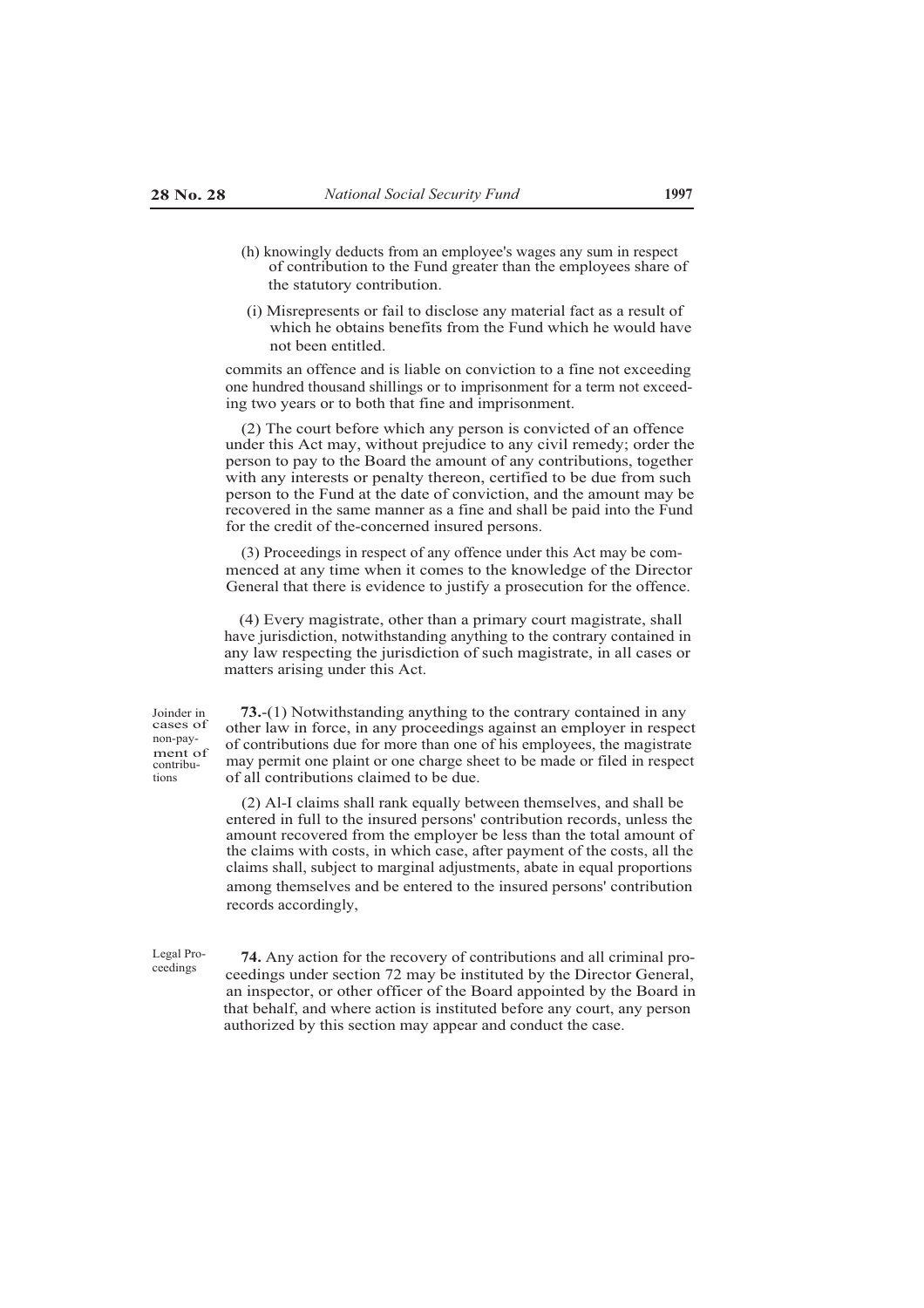**75.** Where the Director General has given the court written notice of a claim under this Act and-

- (a) any attachment is issued against the property of an employer in execution of a decree against him and any such property is seized or sold or otherwise realized in pursuance of such executing; or
- (b) on the application of a creditor the property of an employer is sold,

the proceeds of the sale or other realization of such property shall not be distributed to any person entitled thereto until the court ordering the sale or realization has made provision for the payment, after the payment of costs of sale or realization, or any amounts due in respect of contributions payable by the employer under this Act before the date of such order.

**76.** The sum standing to the credit of an insured person shall, until paid out in accordance with the provisions of this Act, remain the property of the Fund and shall not form part of the assets of that person in the event of his bankruptcy or insolvency, or be liable to attachment in satisfaction of his debts.

**77.** Notwithstanding anything to the contrary contained in any other written law, where any judgment or order has been obtained against a contributory insured person, no execution or attachment or process of any nature shall be issued against his contributions, except in accordance with the terms of the Fund and the contributions shall not form part of the assets of the insured person in the event of bankruptcy.

**78.** Where an offence under this Act by any association of persons, whether corporate or unincorporated, is found to have been committed with the knowledge or connivance of, or is attributable to any act or default on the part of, any person or persons in apparent control of the association of persons, the-person or persons in apparent control and the association of persons shall be deemed to have committed the offence.

**79.** A copy of an entry in the accounts of the Fund or other extract from the records of the Fund shall, when certified by the Director General or any other officer of the Board nominated by the Board in that behalf evidence

by writing under the seat of the Board, be received in all courts as prima-facie evidence of the truth of the contents thereof and, as the case may be, of the debt due to the Fund by any person.

# **PART IX**

#### DETERMINATION OF CLAIMS To BENEFIT AND LIABILITY FOR CONTRIBU-**TIONS**

**80.** The Director General shall be responsible for the determination of claims to benefits and liability for the payment of contributions.

Protection against attachment

Liability for acts of association of persons

Certificate as

> Responsibility of Director General

Priority for Payment of contributions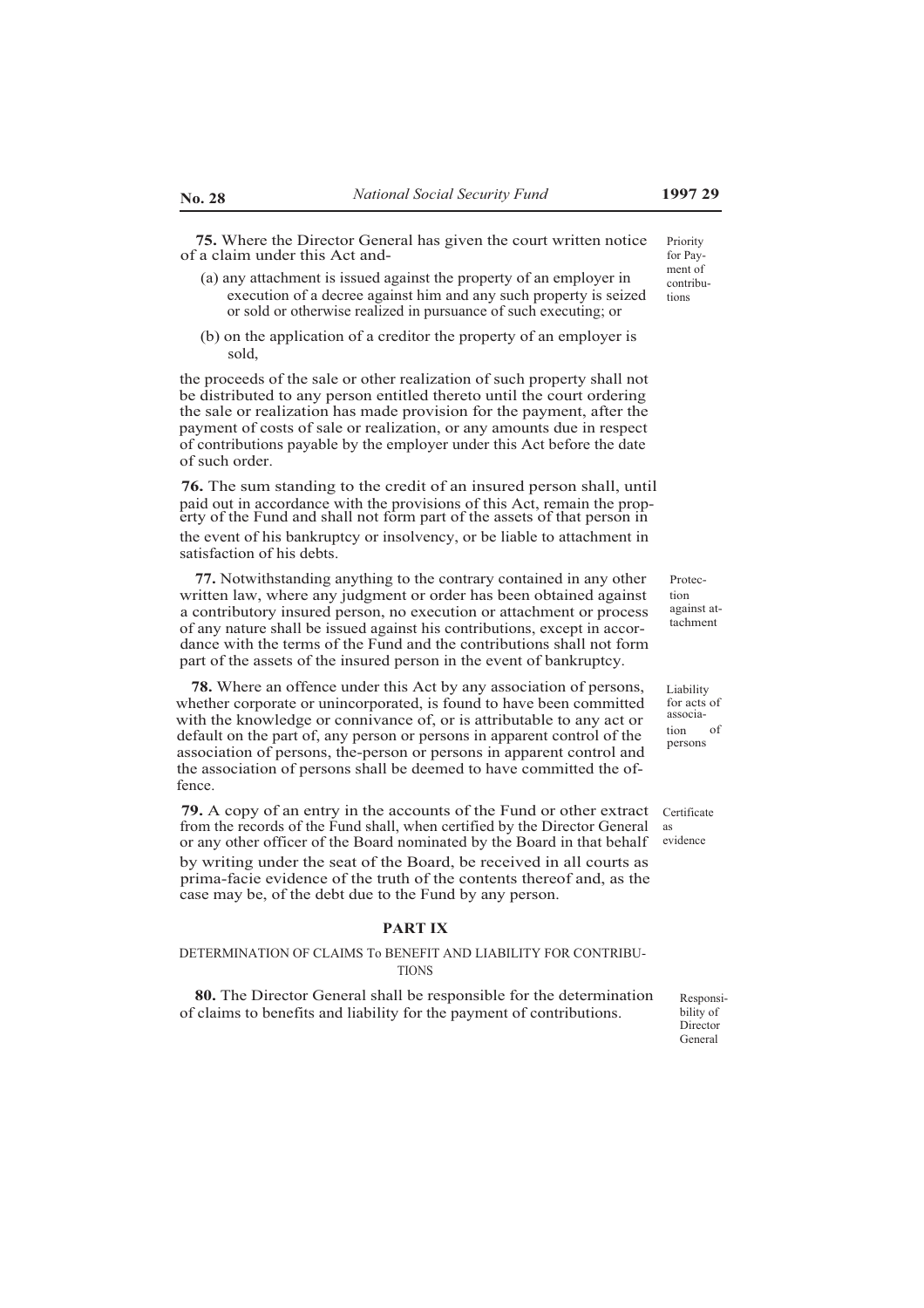benefit

**81.**-(1) All claims to benefit shall be determined in the first instance by the Director General. Determi, nation of claims to

> (2) Where entitlement is dependent on a medical question reference shall be made to a medical board, for determination.

*(3)* Where the Director General or an insured person is dissatisfied with the decision made by the medical board, . he may refer the decision to the Tribunal established by section 84.

(4) All decisions on claims to benefit shall be notified to the claimant in writing.

Determi- **82.**-(l) The Director General shall be responsible for determining-

- nation of as to liability for contribu tions
- (a) whether an establishment and each one of its employees is or was insurable under this Act and is or was liable for payment of contributions;
- (b) an individual person is insurable and liable for contributions under this Act;
- (c) the amount of earnings shall be taken into account to determine liability;
- (d) which person or Organization is or was liable for the payment of contributions in the first instance;

(2) The Director General may on request notify such determination in writing.

(3) Where a person is dissatisfied with the decision on a claim to benefit or a question as to liability, an application for review may be made to the Appeals Tribunal.

(4) In any review where new facts are revealed or it is concluded that the initial decision was in error, the aggrieved person shall be paid the arrears of the benefit or the contribution liability adjusted.

(5) Where there is no basis for review and the issue is one of insurability or liability the decision of the Director General shall be final except where the matter is a question of law the same may be referred to a competent court for determination.

(6) All appeals under this section shall be in writing and shall be made within one month.

Establishment of a Social Security Appeals

**83.**-(l) There is established a Social Security Appeals Tribunal (hereinafter to be referred to as the Appeals Tribunal) which shall have jurisdiction to adjudicate appeals against decisions of the Director General on claims for benefits under section 81.

Tribunal (2) The Appeals Tribunal shall consist of a chairman who shall be a lawyer and two other members with experience in social security matters. The Chairman and members of the Tribunal shall be appointed by the Minister.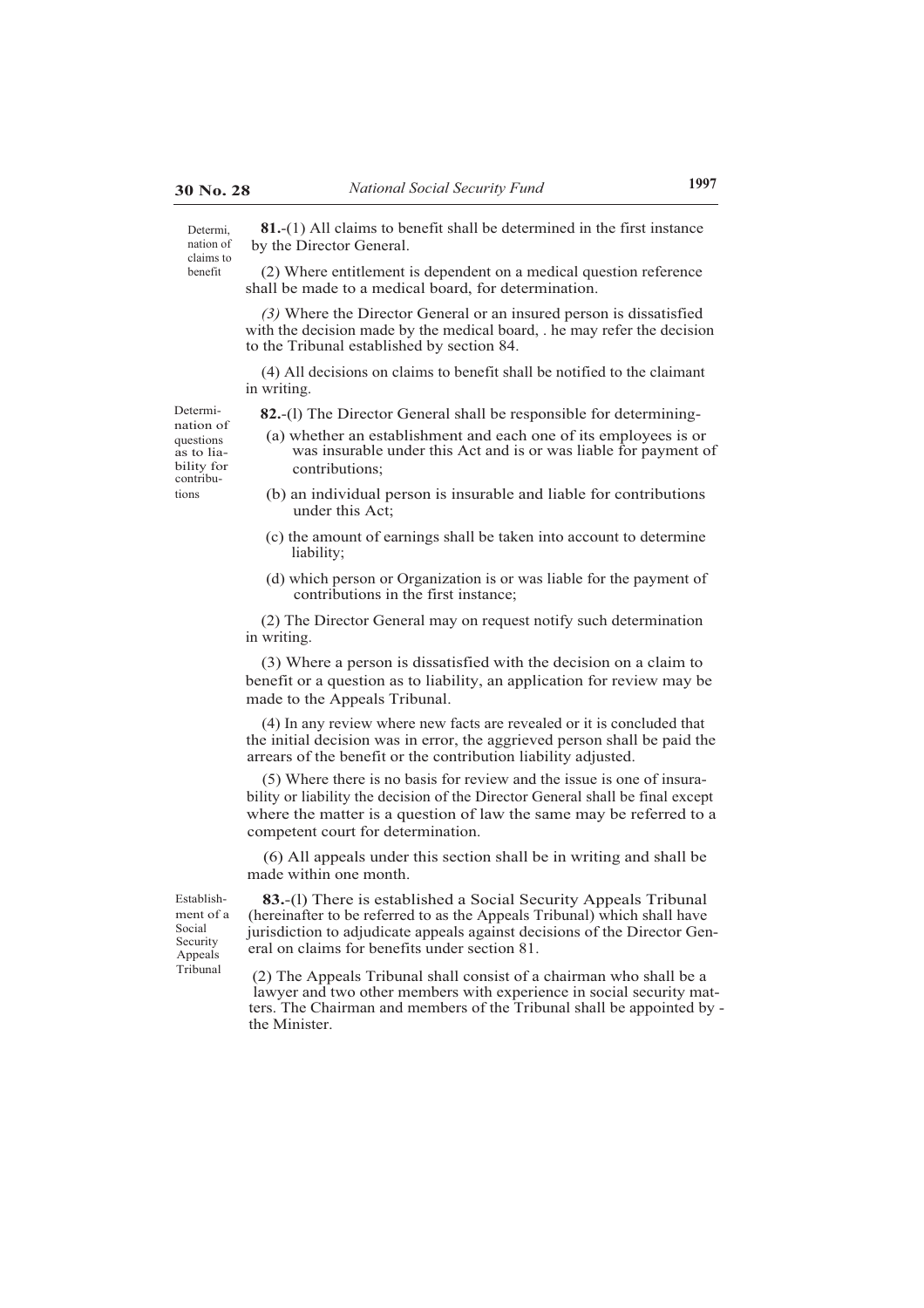(1) Regulations shall prescribe the powers, rules, procedures and fees for the Appeals Tribunal,

**84.**-(1) There shall be established a Medical Appeals Tribunal (hereinafter referred to as the Tribunal) which shall adjudicate on appeals against the decisions of the medical board appointed under section 32 on medical questions relating to benefit claims.

(2) The Tribunal shall consist of a Chairman and two members, all of whom are experienced medical practitioners. The Chairman and members, of the Tribunal shall be appointed by the Minister.

(3) Regulations shall prescribe the powers, rules, procedures and fees for the Tribunal.

**85.** The expenses and renumeration of members of medical boards, the Appeals Tribunal and the Tribunal shall be paid by the Board after determination by the Minister in consultation with the Board.

#### **PART X**

#### GENERAL PROVISIONS

**86.** Where a person enters into a contract whereby some other person is to provide employees for any lawful purpose of the first mentioned person and it is not clear from the contract which of the two persons is the employer, the employees shall, unless the Director General otherwise requires, be deemed for the purposes of this Act to be in the employ menof the first mentioned person.

**87.**-(l) The Board may, appoint inspectors for the purposes of this Act.

(2) An inspector under this Act, if he. has reasonable cause to believe that there Are employees on any premises who are registrable, or in .respect of whom contributions are payable under this Act may, on production of a certificate under the hand of the Director General of his appointment as an inspector, enter at all reasonable times on the prenuses or place and there make any examination and inquiry necessary to obtain information for the purposes of this Act.

(3) An inspector may, in the performance of his duties require any employer to produce any employee employed by him and any documents relating to contributions or liability to contribute to the Fund, for inspection by him on the premises or place.

(4) For the purpose of this section-

''document'' means any matter expressed or described upon any substance by means of letters, figures or marks, or by more than one of those means, intended to be used or may be used for the purpose of recording that matter;

Establishment of a Medical Appeals Tribunal

> Expenses of Medical Bards and Tribunals

> > Deemed to be in employ of the First mentioned person

**Inspectors**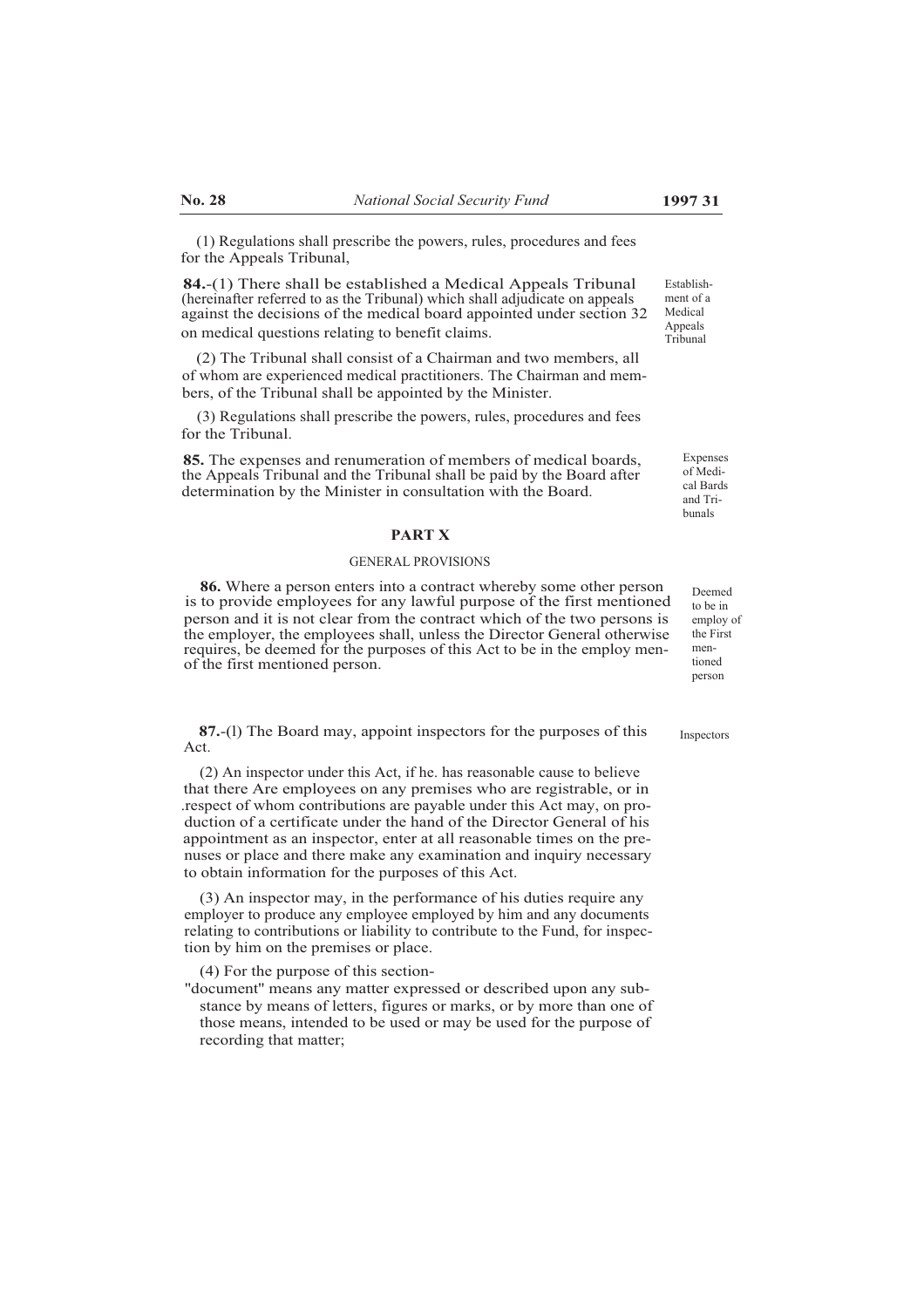"premises'' means any building or other erection used for the purpose of business, but does not include a dwelling used exclusively for residential purposes.

Liability of Members

**88.** Without prejudice to the provisions of section 284A of the Penal Code or of the Specified officers (Recovery of Debts) Act, 1970 or of the Parastatal, Employees (Recovery of Debts), Act 1974, no act done or omitted to be done, by any trustee or by any officer, employee or agent of the Board shall, when done or omitted bona fide in execution or purported execution of his duties as such trustee, officer, employee or agent, subject any such person to any action, liability or demand.

Regulations

**89.**-(1) The Minister may make regulations necessary or desirable to give effect to the provisions of this Act, and without limiting the general power it is hereby declared that regulations may be made for all or any of the following purposes-

- (a) prescribing conditions for registration under this Act;
- (b) prescribing the mode of collecting contributions, the payment of claims and the computation of annuities;
- (c) prescribing that any provisions of this Act shall not apply or shall apply with such modifications (if any) as may be specified in the regulations to any person or class of persons;
- (d) prescribing any forms for the purposes of this Act;
- (e) prescribing the establishment of medical boards, the rules and procedure to be followed by such medical boards and types of medical examination to be done for the purposes of this Act;
- (f) prescribing the procedure for dealing with unclaimed moneys in the Fund;
- (g) prescribing the duties of employers respecting registration of employees.

(2) Regulations made under this section shall be published in the *Gazette.*

 $T_{\text{ax}}$  **90.** Notwithstanding any other enactment-<br>exemp-<br> $\left(\epsilon\right)$  is a stame data shall be a smaller as a summary

- exemp-<br>
(a) no stamp duty shall be payable on any receipt, contract, instrument or other document given or executed by the Board on behalf of the Fund or by any person in respect of benefits or refund of contributions under this Act; but nothing in this section shall be construed to exempt any person from liability to pay stamp duty on any power of attorney or on any document other-Act No. of wise liable under the Stamp Duty Act, 1972.
	- (b) no income tax on the contributions and benefits payable under the Fund; or corporate tax, or any other tax which would have otherwise been levied on the Fund, be levied on the Fund.

1972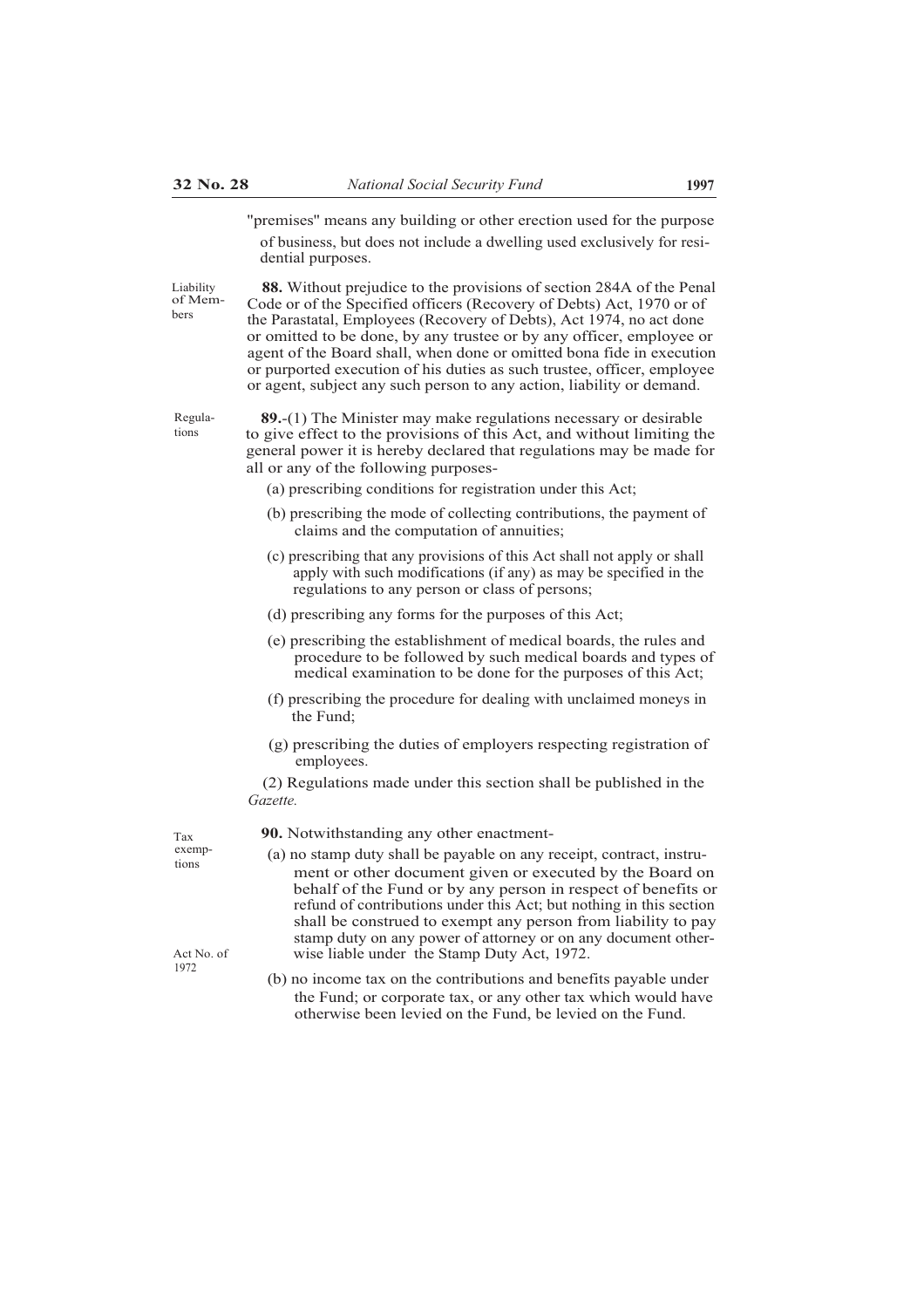ment of Supplementary Retirment Funds

Reciprocal agreement,

**91.** The employer of any employee and who is an insured person may Establishalso establish a supplementary retirement 'fund in relation to his employees in addition to the-National Social Security Fund.

**92.**-(1) The Government of Tanzania may enter into a reciprocal agreement with the Government of any other territory in which a scheme similar to the Scheme has been established and there may be included in the agreement the following provisions-

- (a) that any period of insurance of such scheme in the territory of that Government may be treated as a period of insurance on the Scheme and vice versa-, and
- (b) that, subject to such conditions as may be agreed, any amount standing to the credit of an insured person under this Act who works for any employer in the territory of that Government may be transferred to his credit in such Scheme, and vice versa.

(2) Any reciprocal agreement made under this section may modify, adapt or amend the provisions of this law to give effect to the agreement.

**93.**-(1) The National Provident Fund Act is hereby repealed. (2) The Board of Trustees of National Provident Fund (Establishment) Act, 1975 is hereby repealed.

**94.** Notwithstanding the repeals made under section 93-<br>Savings

- (a) all the assets and liabilities -of the existing Fund existing immediately before the commencement of this Act shall vest in the National Social Security Fund together with all the rights and obligations arising out of any contract or otherwise as if this Act had not come into force.,
- (b) anything done or any action taken under. the repealed Acts shall in so far as it is not inconsistent with the provisions of this Act, be deemed done or taken under the corresponding provisions of this Act;
- (c) all subsidiary legislations made under the repealed Acts which are in force on the commencement of this Act. shall be deemed to have been made under this Act and shall remain in force until revoked or rescinded by subsidiary legislation made under this  $Act$
- (d) where immediately before the commencement of this Act-
	- (i) any person is liable to pay any sum of money to the National Provident Fund or to the Director General or to the Board in relation to any liability arising from the repealed Acts that person shall make such payment to the Fund, Board or the Director General as if the liability to make such payment had arisen under this Act;

Repeal of Laws cap. 564 Act No. 2 of 1975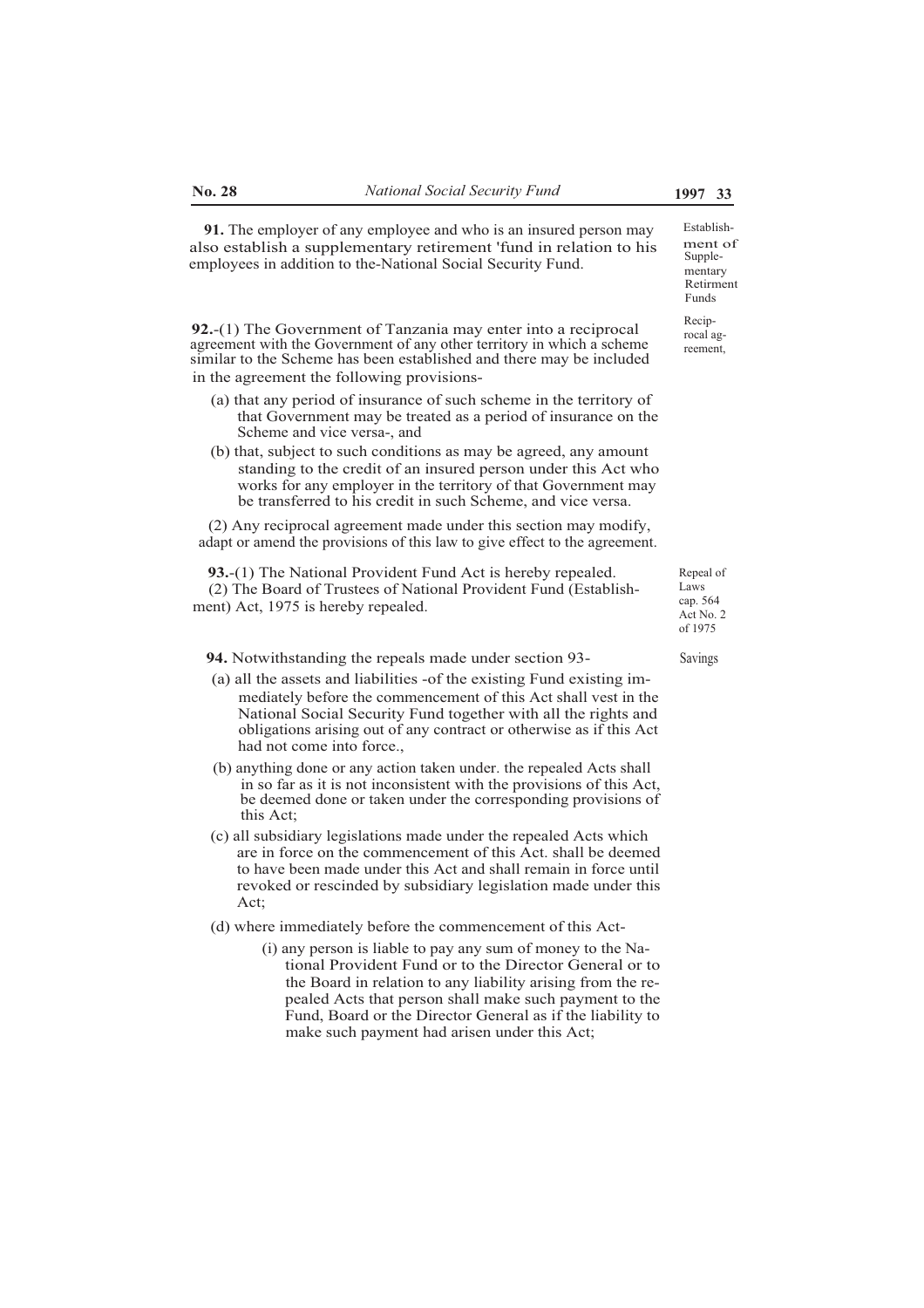to in section 93.

Transitional and consequential provisions

(ii) any legal proceedings for any offence under the National Cap. 564 Provident Fund Act or for the recovery of any sum of money due under the repealed Acts is pending before any court, those proceedings may be continued and conducted. **95.** The Minister may, at any time before the commencement of this Act, by order in the *Gazette* make such transitional and consequential provisions as he may deem necessary upon the repeal of the laws referred

# FIRST SCHEDULE

#### *(Section 5(2) (c) and 16)*

#### CONTRIBUTIONS FOR EMPLOYEES

| <b>Contribution Period</b> | Employee's share deductable<br>from wages by Employer                                                       | <b>Statutory Contributions for</b><br>for each employee  |
|----------------------------|-------------------------------------------------------------------------------------------------------------|----------------------------------------------------------|
| (a) one month              | Ten cents for every complete<br>shilling of wages                                                           | Twenty cents for every comp-<br>lete shillings of wages  |
| (b) One fortnight          | Ten cents for every complete<br>shillings of wages.                                                         | Twenty cents for every comple-<br>te shillings of wages. |
| (c) "One week              | Ten cents for every complete Twenty cents for every comple-<br>te shilling of wages.<br>shillings of wages. |                                                          |
| (d) One day                | Ten cents for every complete<br>shilling of wages.                                                          | Twenty cents for every comple-<br>te shilling of wages.  |

# SECOND SCHEDULE

#### *(Section 53 [31)*

#### COMPOSITION AND PROCEEDING OF THE BOARD

Construc- 1. In this schedule unless the context requires otherwise ''member'' means a member of the Board and includes the Chairman.

- Composi- 1-(1) The members of the Board shall be-<br>tion  $(a)$  a Chairman who shall be appointed by t
	- $(a)$  a-Chairman, who shall be appointed by the President;
	- (b) three representatives from the Association of Tanzania Employers;
	- (c) three representatives from the Tanzania Federation of Trade Unions;
	- (d) three representatives from the Government;
	- (e) person holding or acting in the office of the Principal Secretary to the Ministry responsible for social security matters, who shall be an ex-officio member.

(2) The representatives referred to in paragraph (b), (c), and (d) of subsection (1) shall be nominated by the organisation or Ministry concerned and shall be appointed by the Minister.

(3) The nominations and appointments to be made under subsection (2) shall be made from amongst persons with experience in social security, financial matters or administration.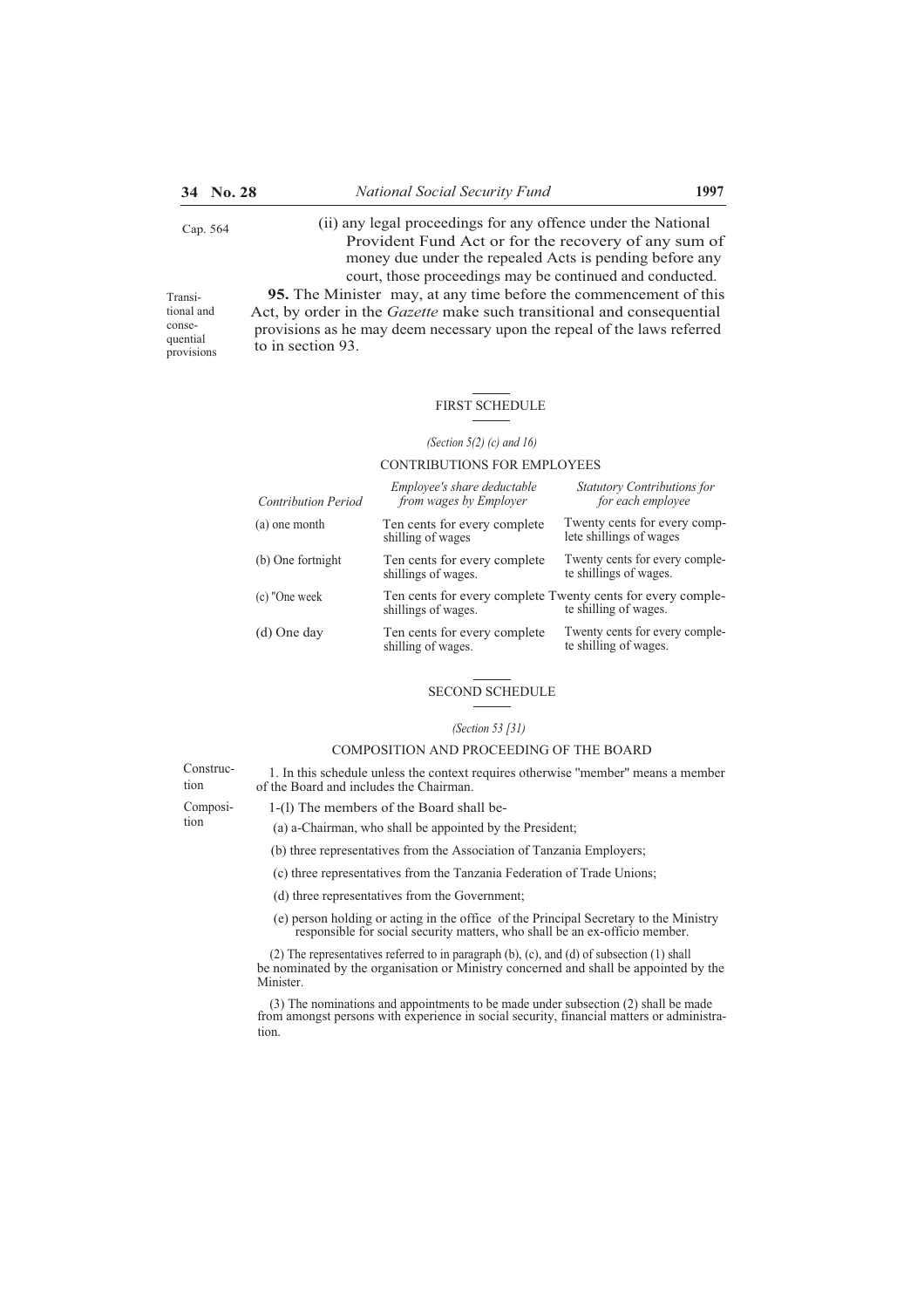#### SECOND SCHEDULE-(contd.)

(4) The office of a member of the Board shall become vacant-

(a) if the member ceases to belong to the nominating organisation or ministry;

(b) if the member is withdrawn by the nominating organisation or ministry;

(c) at the expiration of a period of three years from the date of appointment: provided that a member whose term of office has come to an end by affluxion of time may be re-appointed to the office.

(5) All the members of the Board shall serve on a part-time basis and shall be entitled to receive such renumeration and allowances as the Minister may determine.

revoked or his office becomes vacant for reasons specified in sub-paragraph  $(4)$  of Paragraph 3. Every member of the Boards shall continue to hold office until his appointment is  $\overline{2}$ 

4. The Board shall elect one of its members to be the Vice-Chairman for a term of one year from the date of his election and the person so elected shall be eligible for re-election upon the expiry of his term of office as Vice-Chairman.

Secretary 5. The Director General shall be the Secretary of the Board.

6.-(I) An ordinary meeting of the Board shall be convened by the Chairman and the notice specifying, the place , date and time of the meeting shall be sent to each member at his usual place of business or residence not less than fourteen days before the date of such meeting.

(2) In case the Chairman is unable to act by reason of illness, absence from mainland Tanzania, or Vice Chairman the Vice Chairman may convene such meeting.

(3) The Chairman, or in his absence, the Vice Chairman, shall be bound to convene a special meeting of the Board upon receipt of request in writing in that behalf signed by not less than five members of the Board, and not less than fourteen days' notice of such meeting shall be given to all members of the Board in the manner prescribed in sub-paragraph  $(2)$ 

(4) The Chairman, the Vice Chairman, or the temporary Chairman elected in accordance with the provisions of paragraph 7(2) (c) presiding at any meeting of the Board may invite any person who is not a member to participate in the deliberations of the Board, but any such person shall not be entitled to vote.

7.-(I) One half of the total number of the members in office shall form a quorum for a meeting of the Board.

(2) There shall preside at any meeting of the Board-

- (a) the Chairman;
- (b) in the absence of the Chairman, the Vice Chairman; or
- (c) in the absence of both the Chairman and the Vice-Chairman, such member as the members present may elect from amongst themselves for the purpose of that meeting.

(3) At any meeting of the Board a decision of the majority of the members present and voting shall be deemed to be a decision of the Board, and in the event of an equality of votes the Chairman of the meeting shall have a casting vote in addition to his deliberative vote.

8. Where any member absent himself from three consecutive meetings of the Board without reasonable excuse the Board shall advise the appointing authority of the fact and the appointing authority may terminate the appointment of the member and appoint another member in his place.

 Procedure and Quorum

Absence from three consecutive meetings

Vice Chairman

Meetings of the Board